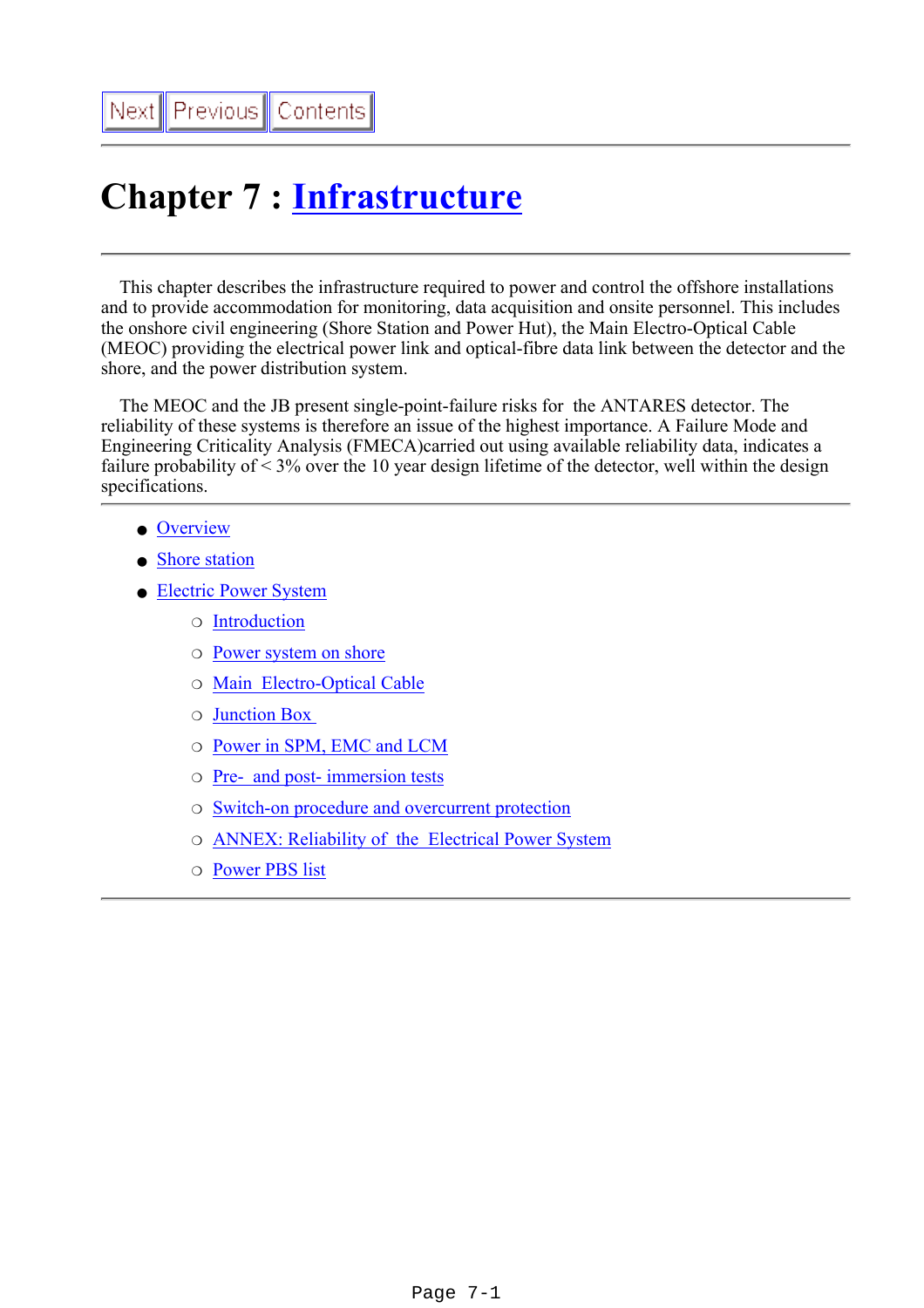# <span id="page-1-0"></span>**Infrastructure Overview**

 The ANTARES detector array, located in deep water offshore, must be supplied with electrical power, controlled and monitored from land, and must transmit physics and calibration data to onshore facilities for storage and analysis. The infrastructure required to achieve this includes:

- onshore accommodation for power supplies, detector control and data management;
- communication between the onshore support devices and the detector, provided by the Main Electro-Optical Cable (MEOC);
- a power distribution system satisfying the power and voltage requirements of the various detector components.

 The onshore accommodation consists of two separate buildings, a Shore Station housing control and data management infrastructure and providing space for onsite personnel, and a Power Hut devoted to power distribution requirements. The Power Hut must be located at the point where the MEOC comes onshore; the Shore Station will be housed in an existing structure about 4 km away and connected to the Power Hut by a fibre optical cable.

 The Power Hut will supply power to the MEOC at about 4500 V/ 50 Hz AC. This will be converted to 500 V/ 50 Hz by the main transformer housed in the Junction Box, rectified to 400 V DC and converted to the voltages required by individual components using DC/DC converters.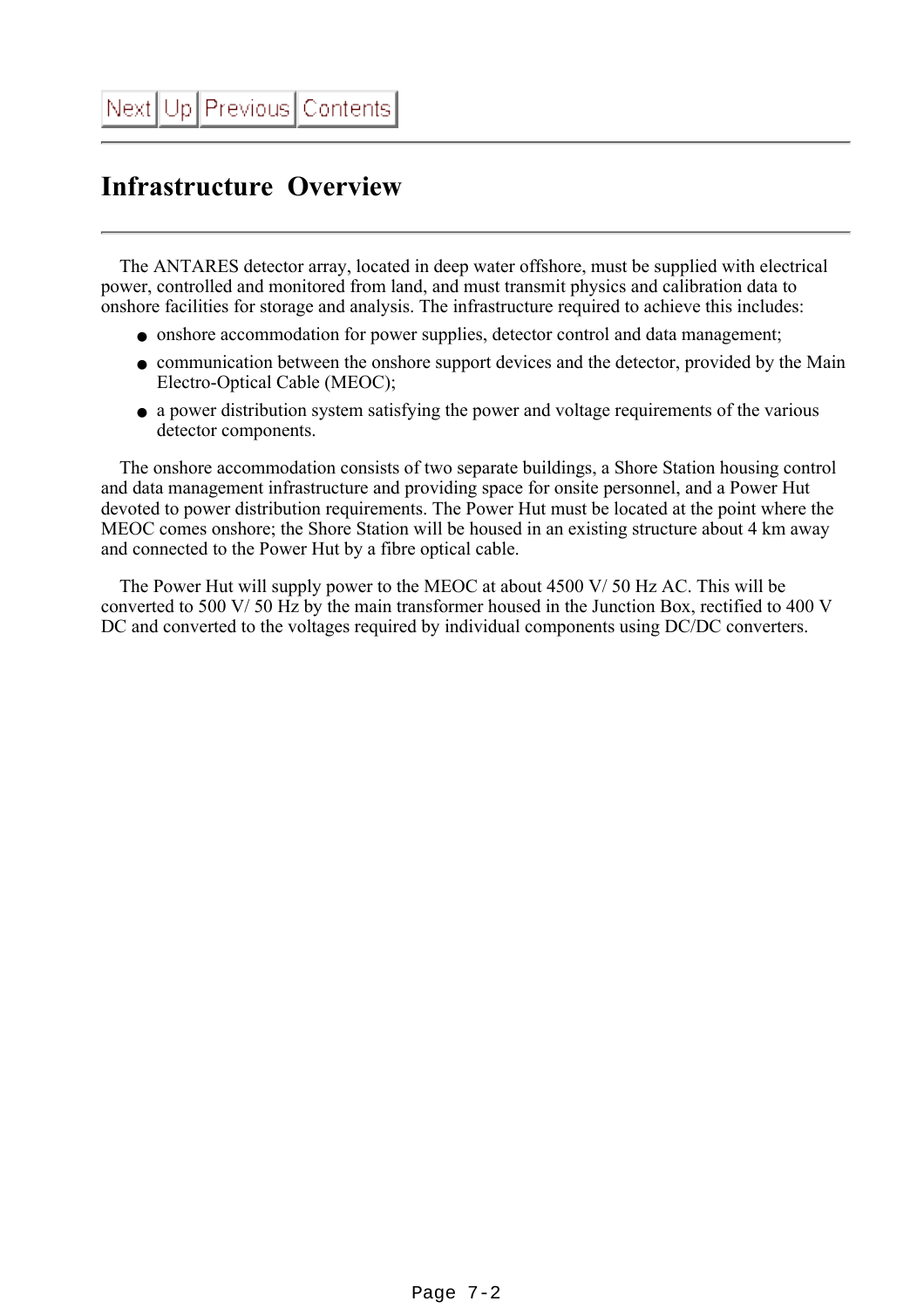## <span id="page-2-0"></span>**Shore Station and Power Hut**

### **Definitions**

 The shore station gathers in the same structure the space necessary for ANTARES (data management, control and personnel needs).

 The Power Hut needs to be located on the site of the landing of the submarine cable. It is distant from the shore station to which it is connected by a 4.3 km fibre optic cable. The ends of the cables are collected in the power hut. The conducting parts of the return current electrodes should be buried in the vicinity of that hut.



#### **Schematic diagramme of the Power Hut and Shore Station**

### **Provisions for the Power Hut**

- $\bullet$  protected room LV : 5 kV AC
- electrical distribution EDF: 60 kVA, 400V three-phase
- telephone line
- room protected against bad weather, lightning, animals, sand,...
- reliable ventilation system
- anti trespassing system
- 24 hours access with authorisation
- useful surface area:  $10$  to  $12 \text{ m}^2$  Height: 3m
- permanent load on soil: 750 kg/m<sup>2</sup>

#### **Equipment**

- Electrical board 60kVA 400 V
- Transformer 400/4000 V  $(2+1)$
- Coupler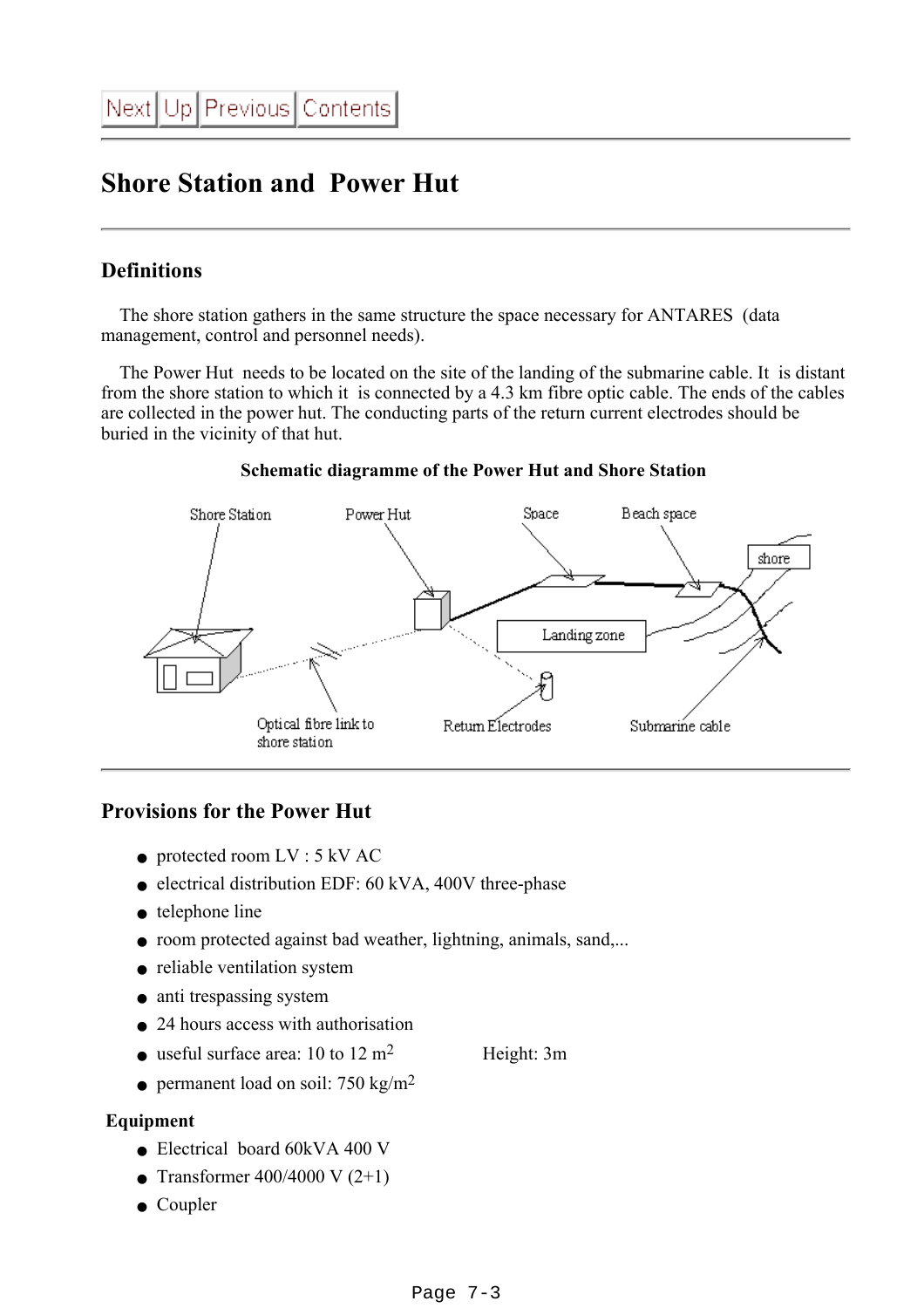- Self inductor
- Power control rack
- MEOC to shore link rack

Personnel present in normal operation : 0

#### **Proposed location for the Power Hut**

- MEOC landing on the Sablettes beach.
- Use of existing France Telecom underground infrastructure

### **Provisions for the Shore Station**

 The shore station has four rooms dedicated to the operation of the ANTARES experiment: a computer room, a control room, a service room and a meeting room.

#### **General specifications for the shore station**

- access control
- fire safety
- heating and air conditioning
- $\bullet$  parking (4 cars)
- permanent authorized access
- utilities

#### **Computer room**

- computer room air conditioning, second-floors, fire safety...
- controlled access
- 100 PC farm, circulation rack, and system console
- Useful surface area: about  $20 \text{ m}^2$
- Heat to dissipate: about 8 kW

Personnel present in normal operation: 0

#### **Control room**

- This room contains the control, clock and the electrical power interface racks.
- A tape storage unit
- Access to high speed external network
- $\bullet$  4-5 work stations (desk + console)
- useful surface area: about  $50 \text{ m}^2$

Personnel present temporarily during operations: 5-6 maximum

#### **Service room**

- Contains the general electrical power distribution board: 18 kVA 400V
- Cooling production group (about 20 kW)
- An inverter and backup batteries of the machine room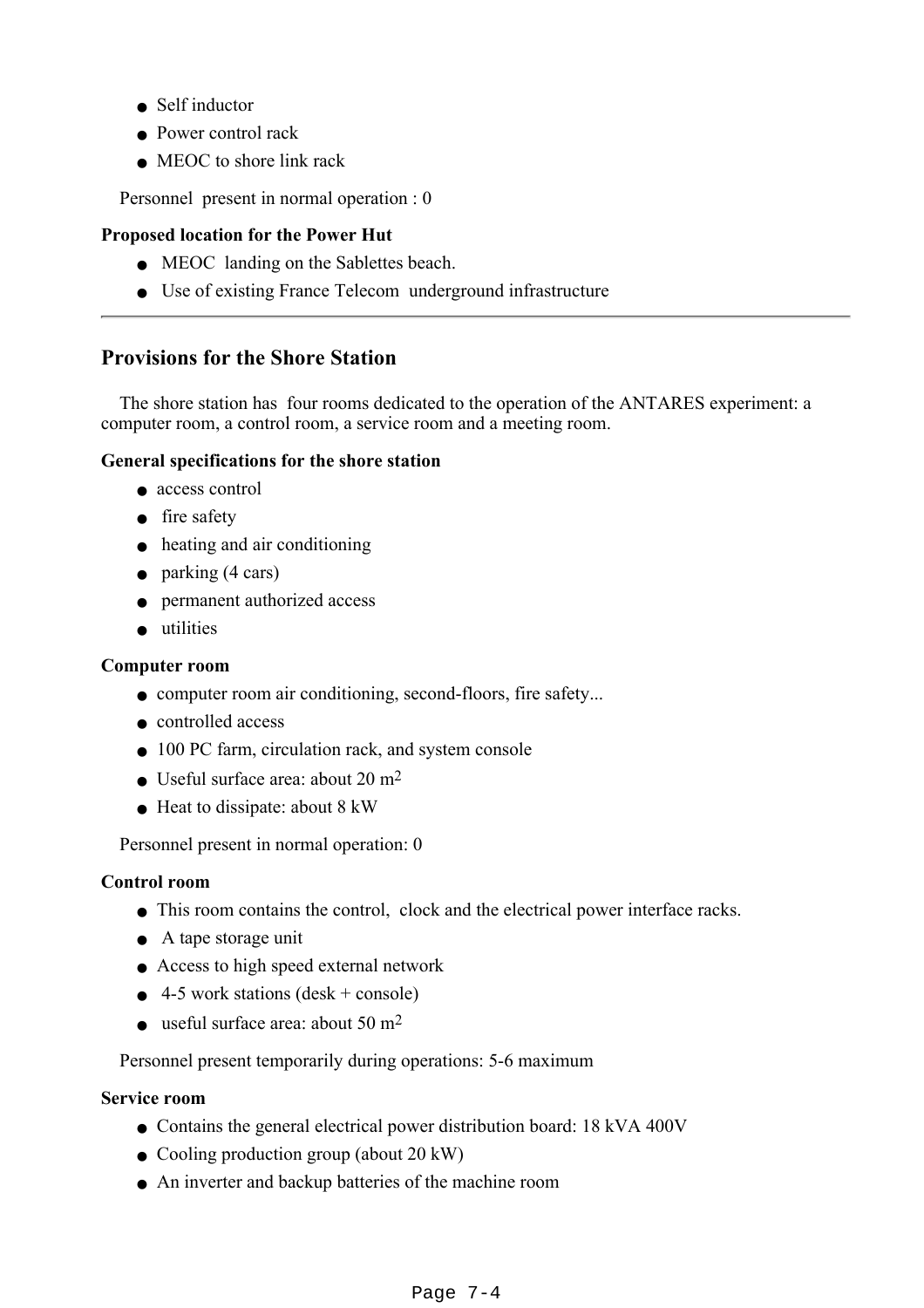- Fire safe ventilation system
- Controlled access
- $\bullet$  Useful surface area: 10 m<sup>2</sup>

Personnel present during operation: 0

#### **Meeting room (optional)**

- Furniture for meetings and discussions (10-12 people)
- Useful surface area:  $20 \text{ m}^2$

#### **Total useful surface of Shore Station : 100 m2**

### **Shore Station Location**

- Installation in the old shipyards in La Seyne-sur-Mer
- Terrestrial distance from the MEOC: 4.3 km

### **Projected Layout of the Shore Station**



The machine room houses the PC computer farm.

Reference : [STT 00 00 B](file:///Z|/TDR/documents/3STT_00_00B.pdf) Station Terre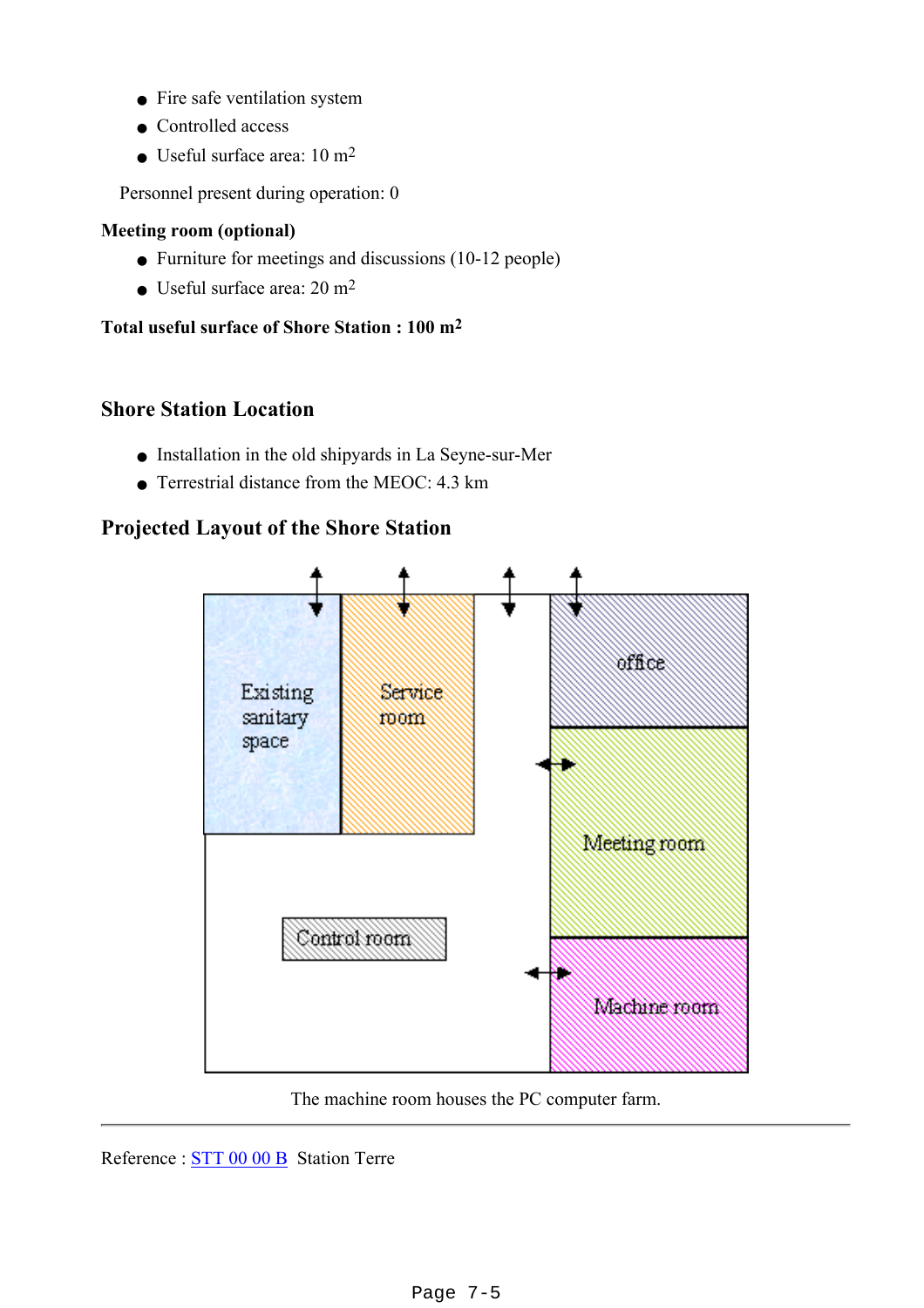# <span id="page-5-0"></span>**The Electrical Power System**

- [Introduction](#page-6-0)
- [Power system on shore](#page-10-0)
- [Main Electro-Optical Cable](#page-11-0)
- [Junction Box](#page-13-0)
- [Power in SPM, EMC and LCM](#page-16-0)
- [Pre- and post- immersion tests](#page-17-0)
- [Power ON / Power OFF procedures and overcurrent protection](#page-18-0)
- [ANNEX: Reliability of the Electrical Power System](#page-20-0)

### **List of References**

- $\bullet$  [1] D2-OEC-1003/D A.Calzas
- $\bullet$  [2]  $3$  ENE 01-05/A A. Calzas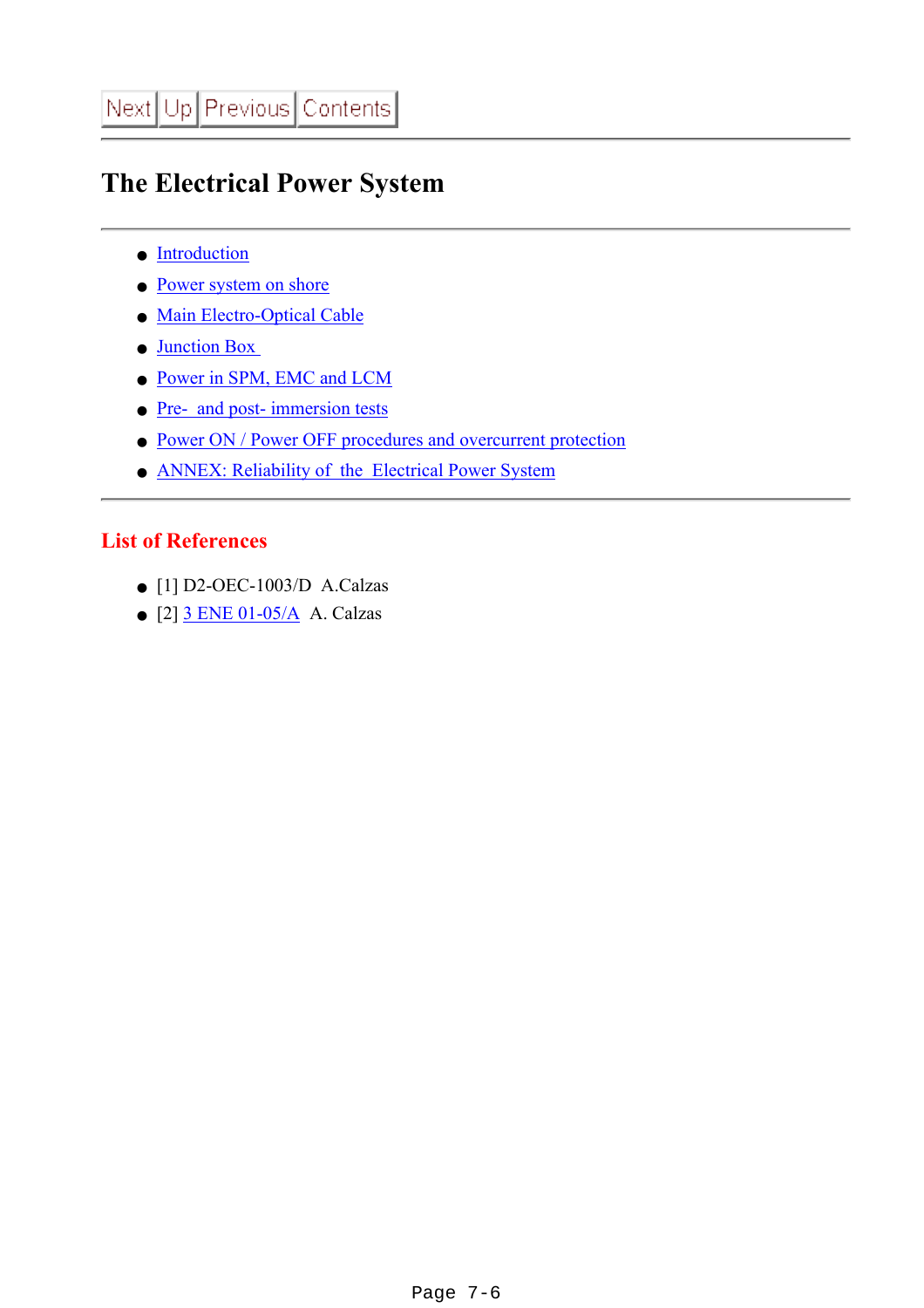# <span id="page-6-0"></span>**Introduction for Electrical Power**

 The requirements and options regarding electrical power have been stated in the technical note D2-OEC-1003/D [1] and in the Conceptual Design Report [\(CDR\)](file:///Z|/TDR/cdr.ps) of ANTARES. In [figure 7.1,](file:///Z|/TDR/Calzas/power1.gif) a schematic diagramme of the Electrical Power System (EPS) is shown. The EPS comprises the following sub-systems:

- [Power Hut](#page-2-0) on shore Transformer and infrastructure
- [Main Electro-Optical Cable \(MEOC\)](#page-11-0) and its termination
- [Junction Box \(JB\)](#page-13-0)
- I[nterconnecting Link Cable](file:///Z|/TDR/Mechanics/cables.html) from JB to String Power Module (SPM)
- String Power Module (SPM) AC / DC conversion
- [Electro Mechanical Cable \(EMC\)](file:///Z|/TDR/Mechanics/EMC.html)  Links the SPM to six Master [Local](file:///Z|/TDR/Olivetto/LCMobjects.html) [Control Modules](file:///Z|/TDR/Olivetto/LCMobjects.html) (MLCM)
- DC/DC converter in Local Control Module (LCM) [power box.](file:///Z|/TDR/Olivetto/power_box.html)

 Specifications of voltage and power dissipation in the sub-systems are summarised in [Table I.](#page-8-0) Voltage values are shown for two cases - no load and full load (i.e. 15 fully-equipped strings ).

 The power distribution is designed to use the highest possible voltage at every stage. This maximises energy efficiency and stability and results in the lightest possible cables.

 Electrical power is carried by a 45-50 km long Main Electro- Optical Cable, a product of ALCATEL, from the Power Hut at shore as  $\sim$  4500 V / 50Hz to the JB, located at 2500 metres depth.

 This voltage is reduced in the JB by means of a transformer to the highest voltage compatible with the deep-sea operated Electro Optical Connectors - 500 V - and is transported via a circuit breaker and the Interconnnecting Link cable to the SPM.

 The arrival voltage at the SPM is reduced by transformers and rectified to the highest voltage compatible with the input specifications -  $400 \text{ V}$  - of the DC / DC converters located in the LCMs. The latter voltage is reduced in the LCM to 24 V.

 Ancillary transformer outputs and converters provide the power needed for local use in the JB and SPM and the nearby String Control Module (SCM). The transformer, rectifier, remote diagnostic system and overcurrent protection, located in the JB, represent a single point failure risk.

 This system consequently has to satisfy extremely demanding specifications where reliability is concerned. A failure of the MEOC, the main transformer, the electrode or the JB container would cause the loss of operation of the entire detector. A failure of the JB control system would have no immediate consequence on detector operation. However, the JB parameters would be unknown, and it would not be possible to reset the output circuit breakers. Recovering the JB means disconnecting all outputs via a submarine intervention and dredging the JB frame. This is a delicate, cumbersome and costly operation. Therefore, a recovery of the JB from the deep sea is only foreseen as a last resort.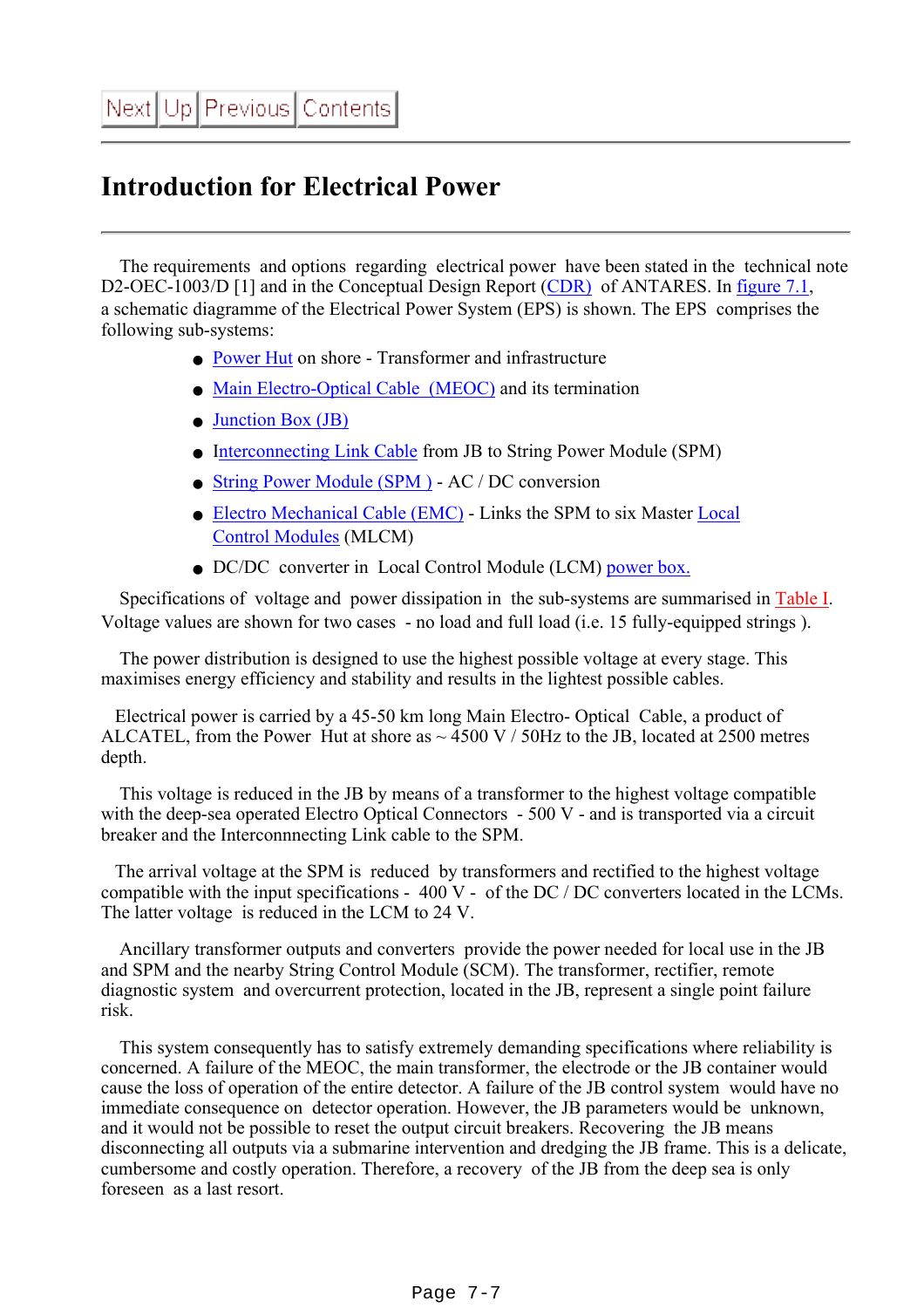

**[Figure 7.1](file:///Z|/TDR/Calzas/power1.gif) Schematic diagramme of the Electrical Power system**

#### *The objective set for the reliability of the JB power system is a probability of failure less than 10% during the 10 year design lifetime of the detector.*

 In this chapter, the engineering solutions are described for the various sub-systems of the electrical power system. Test procedures, to be applied both before and after immersion, of the MEOC and JB are described. A Failure Mode, Effect and Criticality Analysis (FMECA) has been made and a failure probability of the electric power system of the JB is estimated to be less than 3% during its 10 years lifetime, well within the design specifications (cf [Annex\)](#page-20-0).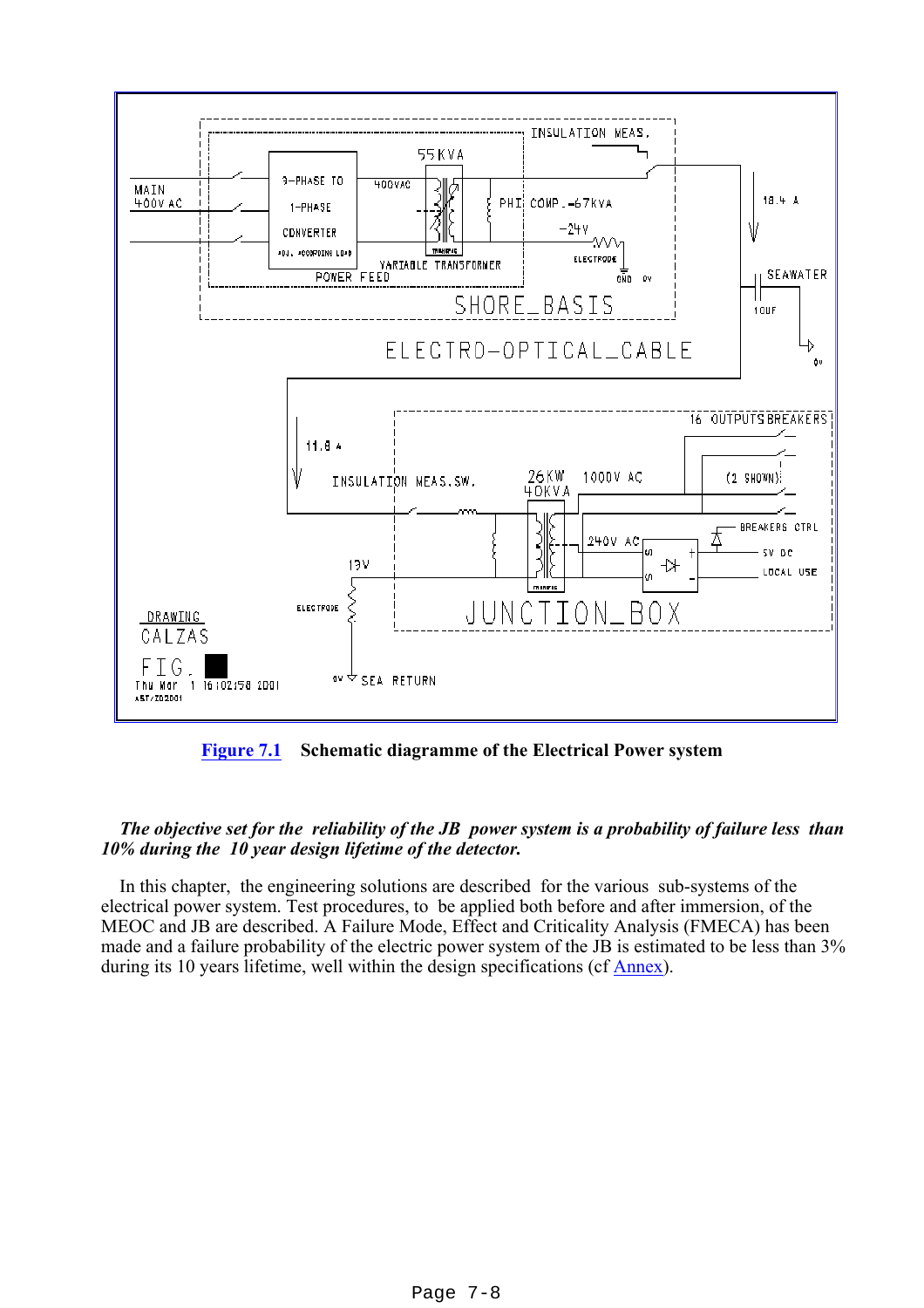# <span id="page-8-0"></span>**(2.3) eparam.htm page by Alain Calzas CPPM ANTARES updated april 28, 2001**

# **Energy System Power Parameters**

Anticipated Values for normal operation range (from TDR version 0.3) document. These values will be confirmed after integration tests.

| Value                                                       | Min Volt<br>age                                          | Max<br>Volt<br>age | Max<br>Current                            | <b>Installed</b><br>Medium<br>$(*1)$<br>Umax*Imax | Available<br>Power<br>Umin*Imax | Thermal<br>dissipation<br>$(*2)$                                  | Notes                                                                                              |
|-------------------------------------------------------------|----------------------------------------------------------|--------------------|-------------------------------------------|---------------------------------------------------|---------------------------------|-------------------------------------------------------------------|----------------------------------------------------------------------------------------------------|
| Symbole<br>(unit)                                           | Umin $(V)$                                               | Umax<br>(V)        | Imax(A)                                   | (VA)                                              | (W)                             | (W)                                                               | ISO units are<br>used                                                                              |
| Main to<br>Power<br>Hut                                     | 380                                                      | 420                | $\overline{87}$<br>installed<br>per phase | $60$ kVA                                          | not<br>pertinent                |                                                                   | $3$ phase $400v$<br>50Hz                                                                           |
| Power<br>Supply                                             |                                                          |                    |                                           | 37 kVA<br>input                                   |                                 | ~2000                                                             | The<br>redundancy<br>parts are not<br>counted                                                      |
| Power<br>Supply to<br>Balancing<br>Inductor/<br><b>MEOC</b> | $-2500$<br>@start-up<br>$-4000$<br>@normal               | 4200               | 8                                         | $35$ kVA                                          | 35 000                          |                                                                   | the balancing<br>inductor is in<br>parallel with<br>the MEOC                                       |
| Balancing<br>Inductor<br>to MEOC                            | not <br>pertinent                                        | 4200               | 10 (in<br>quadrature)                     | $66,6$ kVA<br>$ $ (reactive)                      | not<br>pertinent                | ~1000                                                             | tap adjustable<br>weight=400kg                                                                     |
| Power<br>Hut to<br><b>MEOC</b>                              | $\overline{2500}$<br>@start-up<br>$\sim 4000$<br>@normal | 4200               | 13 (8 in<br>phase)                        | 55 kVA                                            | not<br>pertinent                |                                                                   | 50Hz. The sea<br>return losses<br>are negligible                                                   |
| 42km<br><b>MEOC</b>                                         | $\overline{4\,200}$ total<br>@10A<br>$0.1$ w/m           |                    |                                           |                                                   |                                 |                                                                   |                                                                                                    |
| MEOC to<br>JB                                               | 3400<br>$@$ Imax                                         | 4400               | $\vert 8$ in phase                        | $37$ kVA                                          | 27 200                          |                                                                   | Power<br>Factor=1                                                                                  |
| JB                                                          |                                                          |                    |                                           |                                                   |                                 | $\leq$ 1200 for<br>transformer<br>$+\leq 750$ for<br>ancilliaries | the<br>transformer<br>losses depend<br>on current and<br>temperature<br>(click for<br>transformer) |

the table continues...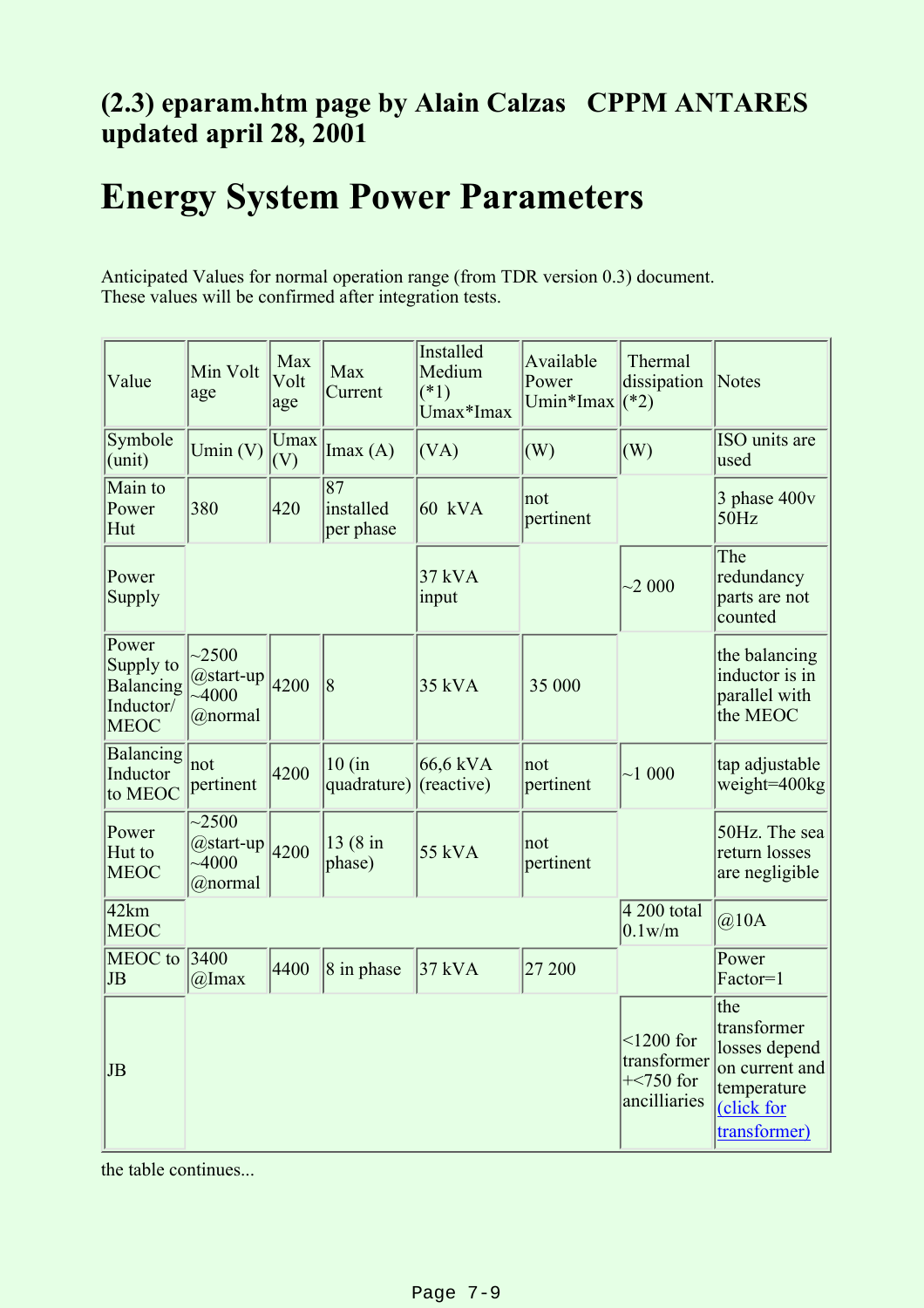...continuation of the table

| Value                                  | Min<br>Voltage                              | Max<br>Voltage     | Max<br>Current     | Installed<br>Medium<br>Umax*Imax | Available<br>Power<br>Umin*Imax | Thermal<br>dissipation | <b>Notes</b>                                |
|----------------------------------------|---------------------------------------------|--------------------|--------------------|----------------------------------|---------------------------------|------------------------|---------------------------------------------|
| Symbole<br>$l$ (unit)                  | Umin(V)                                     | <b>Umax</b><br>(V) | <b>Imax</b><br>(A) | (VA)                             | (W)                             | (W)                    | ISO units<br>are used                       |
| JBtrans to<br>all ILs                  | 750@Imax 1000                               |                    | 33                 | 33 kVA                           | 25 000                          |                        | 33A Imax<br>due to<br>transformer<br>limits |
| JB trans to<br>ancilliaries            | 180@Imax 240                                |                    | 4.2                | $1$ kVA                          | 750                             |                        | due to<br>transformer<br>limits             |
| JB to one<br>$ {\rm IL} $              | 750@Imax 1000                               |                    | 2.2                | 2 2 0 0                          | 1650                            |                        | set for 15<br>equal loads                   |
| $ {\rm IL} $                           |                                             |                    | 2.2                |                                  |                                 | ~166                   | $4\%$ loss $\omega$<br>Imax                 |
|                                        | IL to SPM $\boxed{720@$ Imax $\boxed{1000}$ |                    | 2.2                | 2 2 0 0                          | 1540                            |                        | 50 Hz                                       |
| <b>SPM</b>                             |                                             |                    |                    |                                  |                                 |                        | see TDR<br>$5 - 7$                          |
| SPM to<br><b>EMC</b>                   | $>380-5\%$                                  | $ 380+5\% $ ?      |                    | $\overline{?}$                   | $6*180+50$                      |                        | <b>DC</b>                                   |
| <b>EMC</b>                             |                                             |                    |                    |                                  |                                 | ~140                   | total                                       |
| <b>EMC</b> to<br><b>LCMs</b>           | $\gamma$                                    | 420                |                    |                                  | 1035                            |                        | $DC(*3)$                                    |
| LCM                                    |                                             |                    |                    |                                  |                                 | $\sim10$               |                                             |
| LCM to<br>OM <sub>s</sub> and<br>inst. |                                             |                    |                    |                                  | $\overline{?}$                  |                        |                                             |

**Notes** 

(\*1) The physical size of the installed media is proportionate to the Umax x Imax product.

(\*2) For any given device the thermal dissipation is  $a^*Ueff^2 + b^*Ieff^2 + c^*Ueff^*Ieff$ , the third term is usually small.

(\*3) figure from B.Brooks as 5 Apr 01: MLCM 47.3; SLCM1 35.8; SLCM2 31.6; SLCM3 28.9 W typ.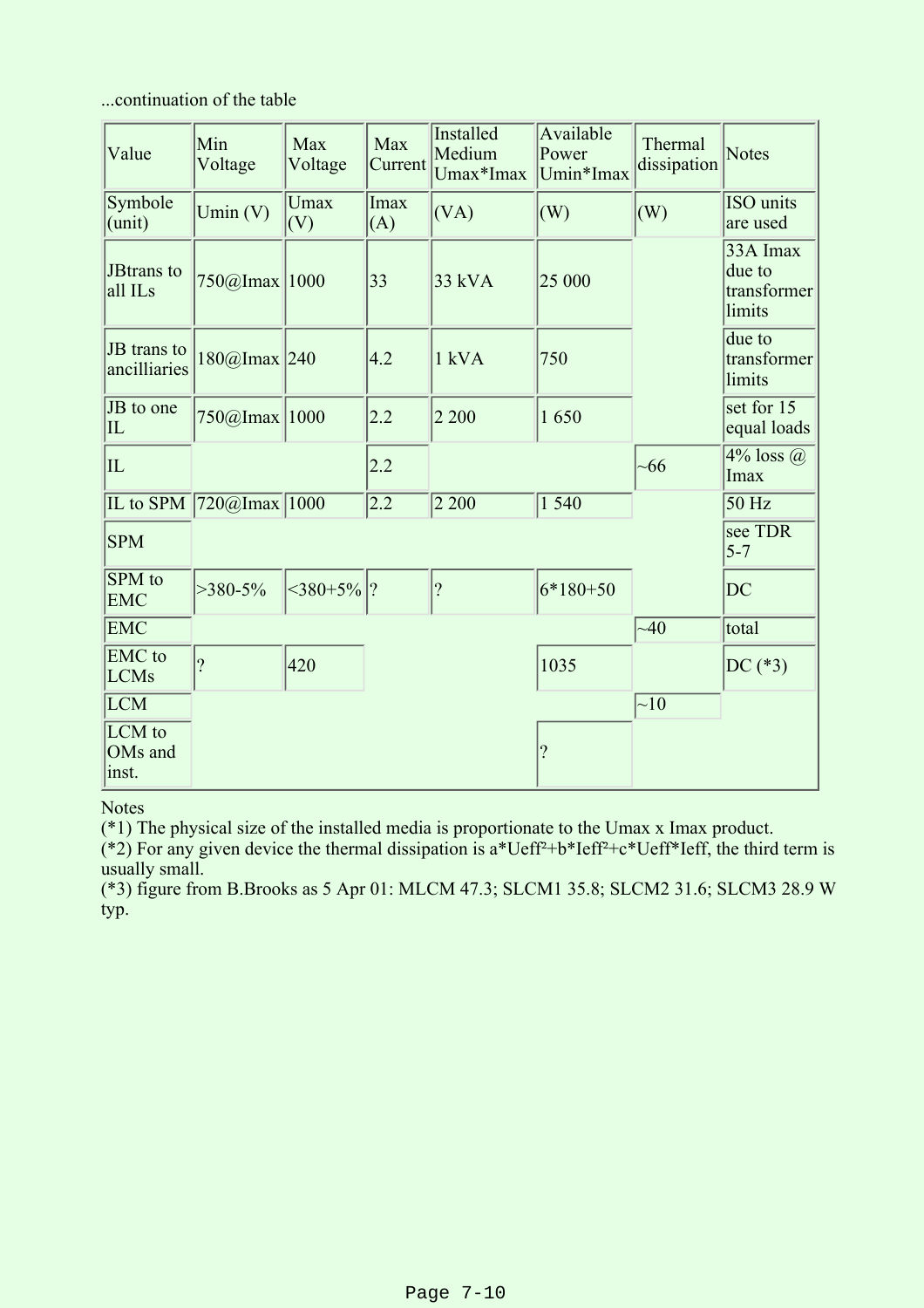### <span id="page-10-0"></span>**Power System on shore**

On the shore, the following sub-systems are located:

- The [MEOC](#page-11-0) arrival port, the ground-return electrodes and the land around the electrodes,
- The 60 kVA power supply, connected to the mains electricity network
- A shelter -- the [Power Hut.](#page-2-0)

 The optical-fibre part of the MEOC terminates in the Power Hut and is subsequently forwarded to the Shore Station, located at a distance of approximately 4 km.

The power supply and the control and diagnostic system of the [Junction Box](#page-13-0) are controlled and monitored by the [Slow Control \(SC\)](file:///Z|/TDR/Dejong/Controlsystem.html) system. An independent, autonomous monitor ensures that the power is disconnected in case of a malfunction of a cable, the sea electrode or ground electrode.

 The power supply consists of three 18 kVA units with a two-out-of-three hot redundancy, a synchronising device and an inductor. The inductor provides the reactive current to compensate for the capacitive effect of the cable. The ground electrodes have a resistance of approximately 2 ohms and can sustain a maximum current of 12 A. The electrodes are surrounded by an area that is large enough to adequately limit the stray current. The power supply takes 36 kW from the mains electricity net and delivers 32 kW with the full load of 15 complete detector strings connected.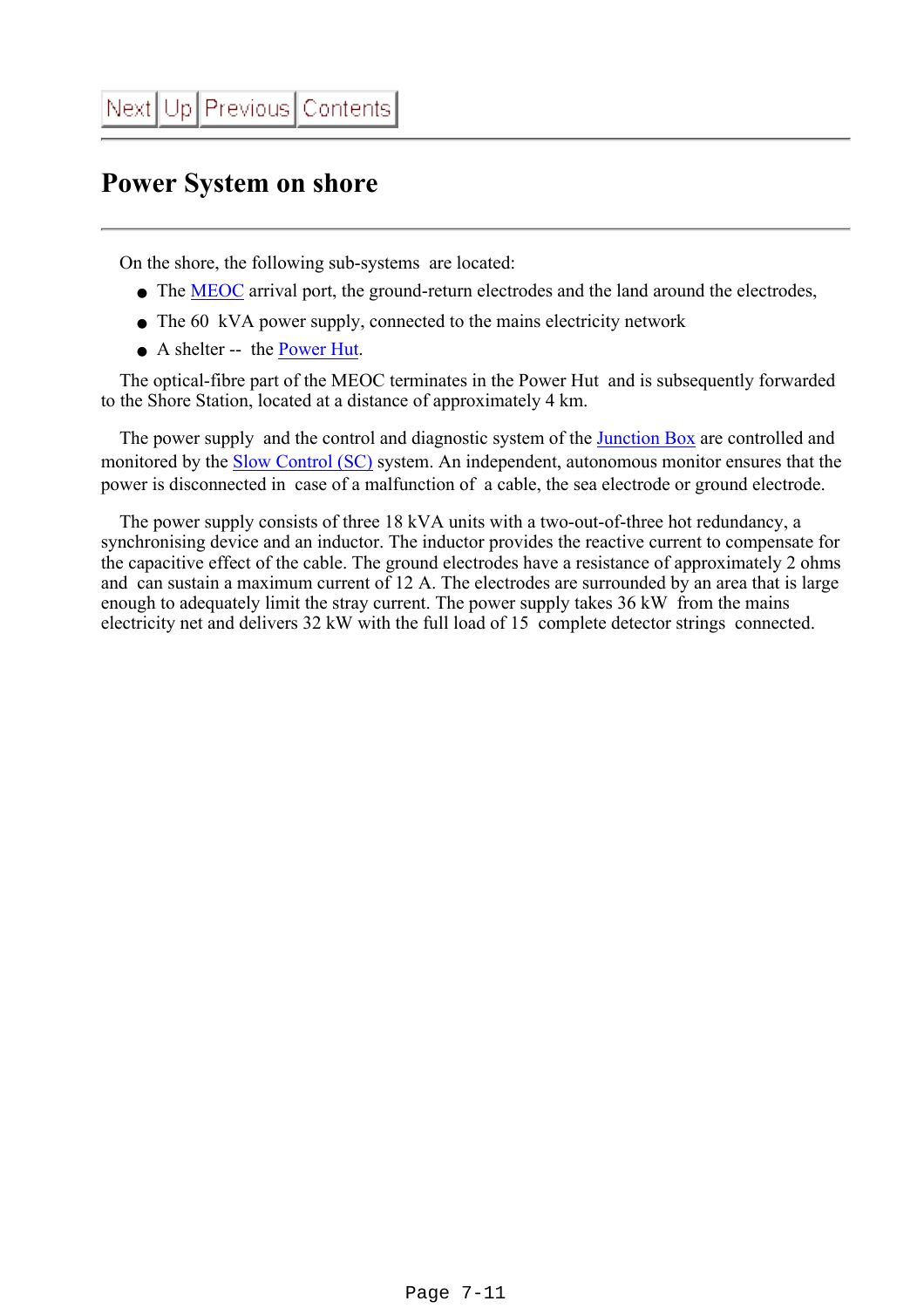# <span id="page-11-0"></span>**Main Electro-optical Cable**

 The Main Electro Optical Cable (MEOC) provides the electrical power link and the data link, the latter through 48 monomode optical fibres, between the shore station and the detector. The selected cable, a standard telecommunications type, satisfies our environmental and mechanical criteria such as temperature tolerance, bending radius, mechanical strength, etc... Full specifications are given in a technical note [1].

#### **Characteristics of the MEOC** include:

- 21.5 mm diameter for the unarmoured part.
- 58 mm diameter for the doubly-armoured part.
- 35 kN permanent tension acceptable
- $\bullet$  4.1 N/m weight in water
- 1 ohm/km copper conductor specified at 50 A max
- 48 monomode pure silica fibres embedded in a stainless steel tube

**The specifications on the optical fibres** are the following:

- Optical power loss: 0.182 dB/km.
- Dispersion: 21 ps/nm.km at 1550 nm wavelength.

 **The expected failure probability** of the MEOC, computed from manufacturers figures is around 4.10-3, in 10 years. This does not distinguish between cable failure and fibre failure for two reasons:

1) when a commercial fibre breaks, the whole cable is repaired

2) when a cable suffers an external damage, all fibres are considered broken.

#### **Cable-laying and test procedures**

 The MEOC will first be connected to the shore station and then launched, away from the shore, by a specialized cable-laying ship and crew. The part in shallow waters (15 km) down to a depth of typically 1000 metres, is armoured to resist anchors, fishing devices and the like.

 ALCATEL will take responsibility for laying the cable, following a track prescribed by the ANTARES Collaboration, towards the best possible site in terms of flatness of the sea bottom and the absence of obstacles.

 Surveys by a Remote Operated underwater Vehicle (ROV) have been carried out to select the site. Before the boat departs, the cable will be tested for optical and power transmission. During the journey towards the target site, the cable is tested, at regular intervals, for correct optical transmission and insulation properties. Current characteristics will be tested when the cable is completely unwound with the shore station connected and an electrode dipped into the sea.

 The cable termination is then closed by a deep sea plug and optical transmission and cable isolation will be measured at the Shore Station. The MEOC, linked to a dragging tail and two acoustic beacons ( meant to guide future recovery operations) is positioned next to the site. In the MEOC-JB connection operation, the dragging tail is used to raise the cable termination to the deck of the ship and connect it to the JB. Extensive tests of the JB will then be performed, including a full power test with a load equivalent to 15 detector strings.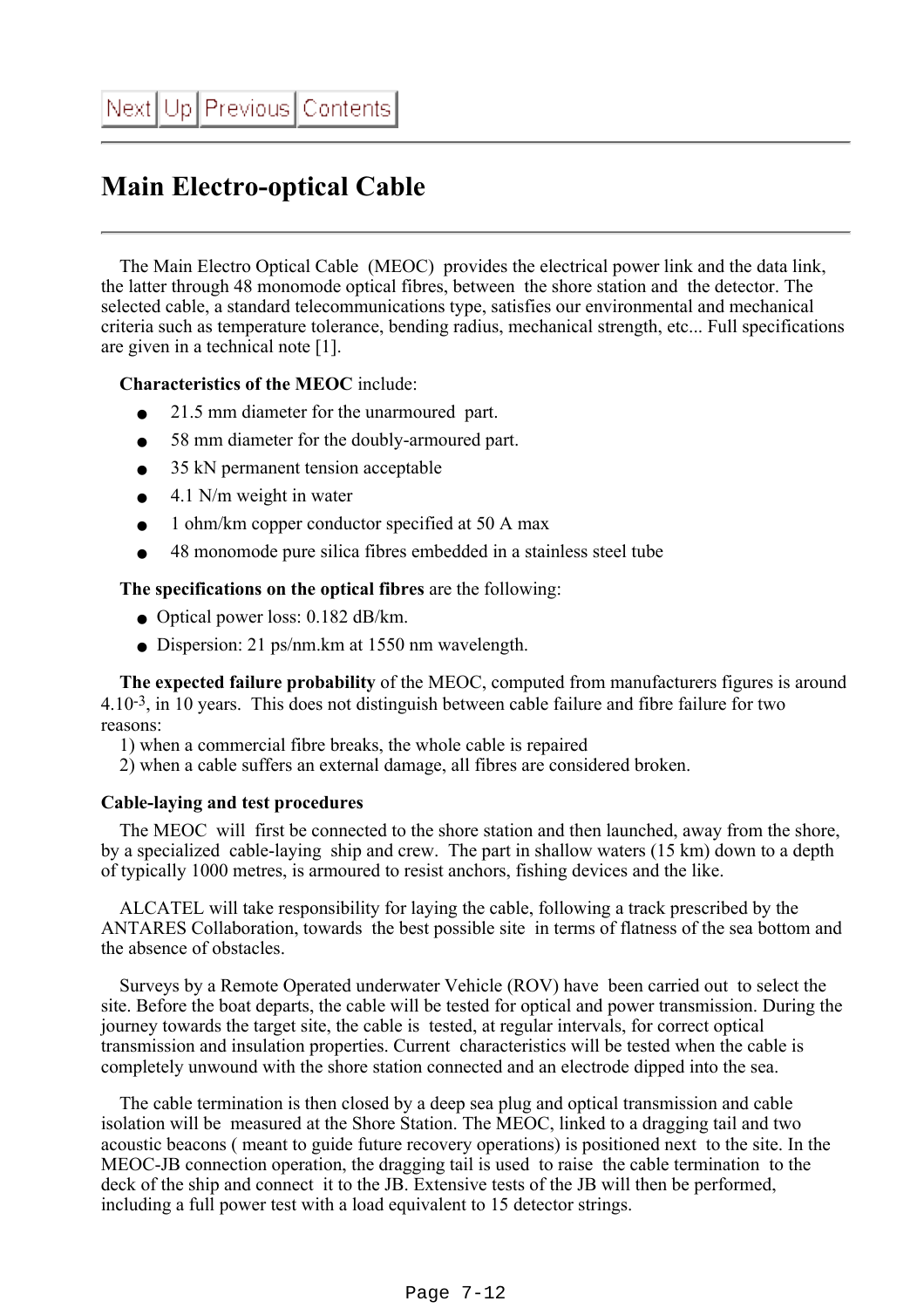#### **Connection of MEOC and Return Electrodes**

#### *MEOC connector*

The cable termination interfaces with the [JB container](file:///Z|/TDR/Anghinolfi/JB_container.htm) via a penetrator mounted in an intermediate chamber - the [Pre-Junction Box](file:///Z|/TDR/Anghinolfi/JB_container.htm) (Pre-JB). The intermediate chamber is necessary because:

- A hole in the main container cannot exceed 40 mm diameter (local stress/pressure restriction)
- A 90 degree axis change is required for the cable to fit in the [JB frame.](file:///Z|/TDR/Anghinolfi/JB_frame.html)

 The MEOC is equipped with a stress-relief device (operation stress 35 kN, breakage stress 100 kN) and the bending restrictor blades (radius of curvature 1 m) mounted on the JB frame.

#### *Return Electrode*

 The iridium-coated return electrode has been extensively tested and should have a lifetime of 20 years under full load conditions. It will be positioned on the JB frame in such a way that the electrode is nowhere closer than 2 metres to a conductive part. The electrode interfaces with the JB container by means of a dry-mateable connector with three contacts.

### **List of references**

[1] 3LSM0203/A Marché de l'Etat et ses établissements publics - Liaison sous-marine. Cahier des clauses techniques particulières. Calzas. 26/6/00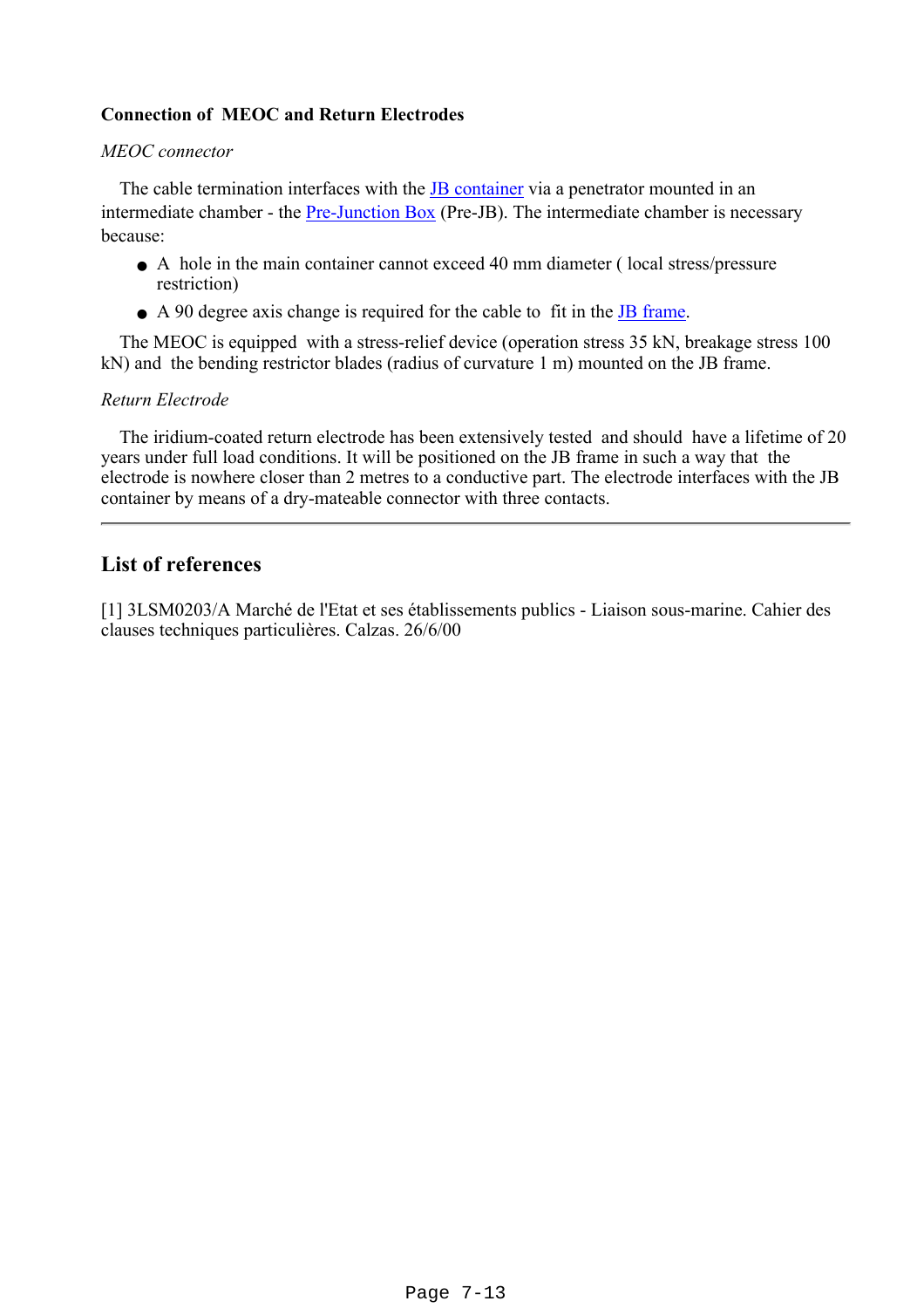# <span id="page-13-0"></span>**Junction Box Power**

The **[JB](file:///Z|/TDR/Anghinolfi/JB_TDR.html)** is a pressure resistant container made from titanium, held in the JB Frame (**JBF**) (cf the relevant section in the Mechanics chapter). The JB and JBF provide the following facilities for electrical power:

- Connection for the [MEOC](#page-11-0) and the [return electrode](#page-11-0).
- Power transformer housing.
- String overcurrent protection system.
- Remote diagnostic system.
- Sixteen penetrators for connections to SPMs. These penetrators are connected to the bulkhead sockets - the female part of a connector - mounted on the JB frame.
- In the JB frame, sixteen electro-optical (EO) bulkhead sockets. Here the link cables, providing connection to the SPMs, will be plugged in.

 Power conversion, overcurrent protection and remote monitoring use most of the volume of the container. In addition to electric power functions, the JB contains electronics to combine and distribute read-out requests and the clock signals (cf section in [Electronics chapter\)](file:///Z|/TDR/Olivetto/power_distribution.html).

### **Power transformation system**

A diagramme of the Electrical Power System in the JB is shown in figure 7.2**,** below.

The specifications of the power transformation system include:

- maximal input voltage 4400 V, corresponding to an output voltage of 500 V at no load and 750 V at full load.
- maximal output current at full load 33.3 A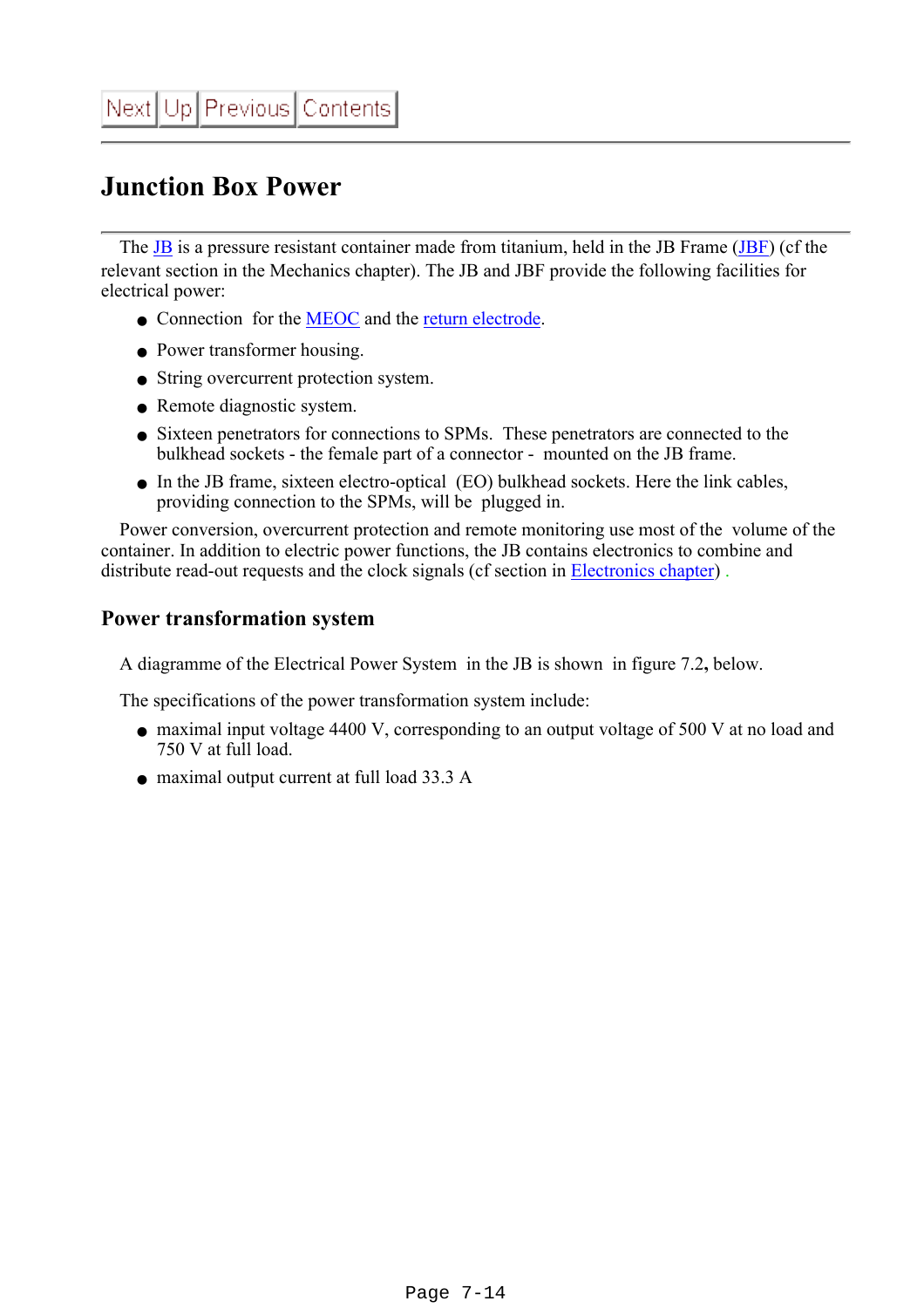

Page 7-15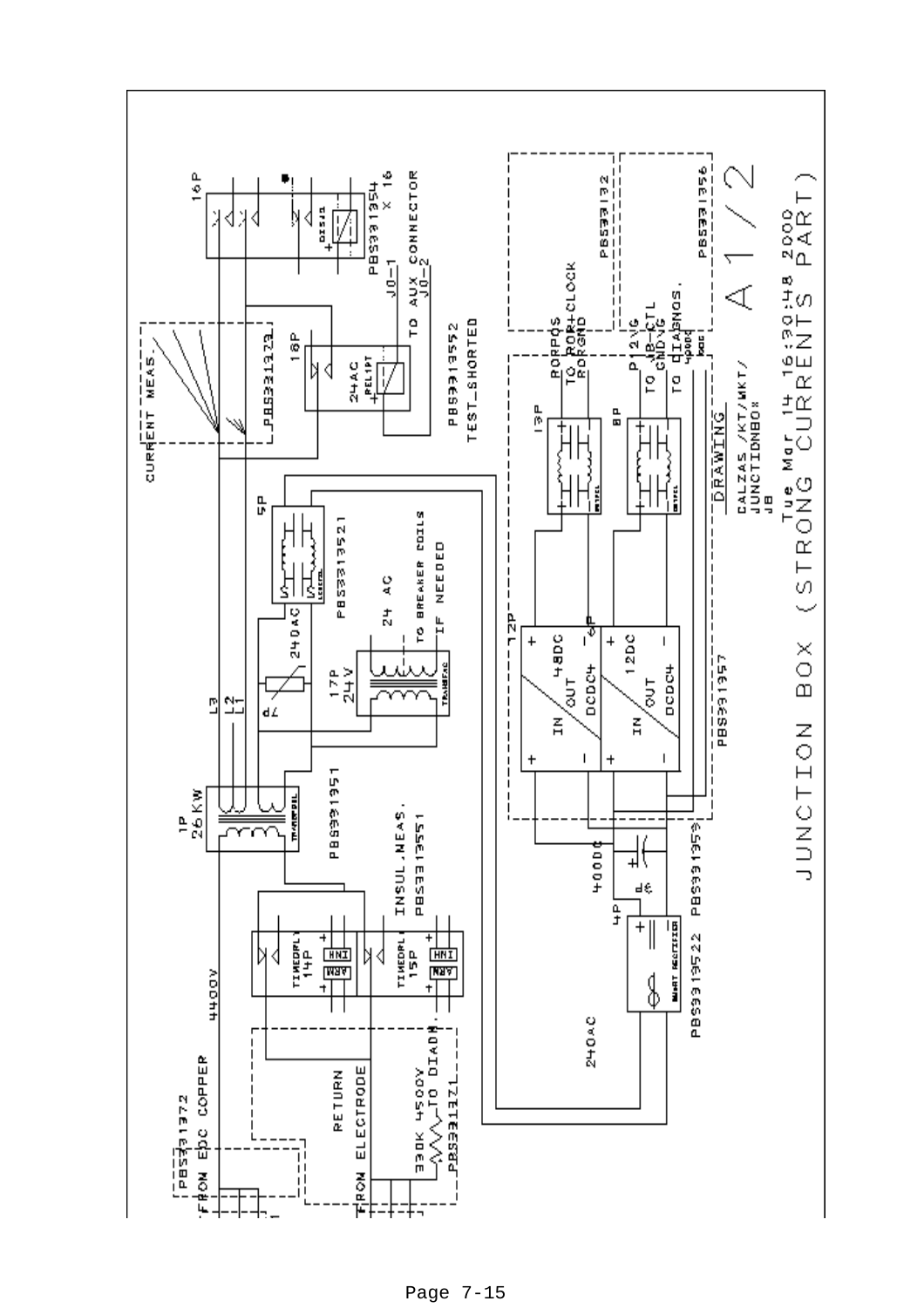

#### **The main components of the JB power system are:**

#### *Main transformer*

 The transformer provides the maximum voltage compatible with the connectors (500 V). An additional secondary winding followed by a rectifier and a converter deliver the voltage - 48 V needed locally for the JB electronics. The transformer is rated at 40 kVA with an efficiency of 97% at full load. At full load the output is 750 V. The size of the transformer is approximately 480\*350\*320 mm3, its weight is 200 kg. Cooling is provided by a naphtalene oil bath. The failure rate of the transformer is among the lowest of the entire detector, i.e. better than 1.1 10-8 per hour.

#### *JB rectifier*

 This device, that provides 400 V DC, derives its input from a secondary coil on the main transformer. It contains a bridge and an active rectifier sinking a sinusoidal current (no harmonics). In order to improve reliability a two-fold redundancy is implemented for this system.

*JB DC Storage* A capacitor is used with a failure rate per hour of DC storage of  $2 * 10^{-8}$  @ 45° C and  $3*10-8$  @ 60° C.

*JB Low Voltage Supply* This device includes DC/DC converters and overcurrent limiters. It provides 5 V,12 V and 24 V. The failure rate computed on the basis of manufacturer data is better than 5 10-6 per hour. In order to improve reliability, a two-fold redundancy is implemented for this system.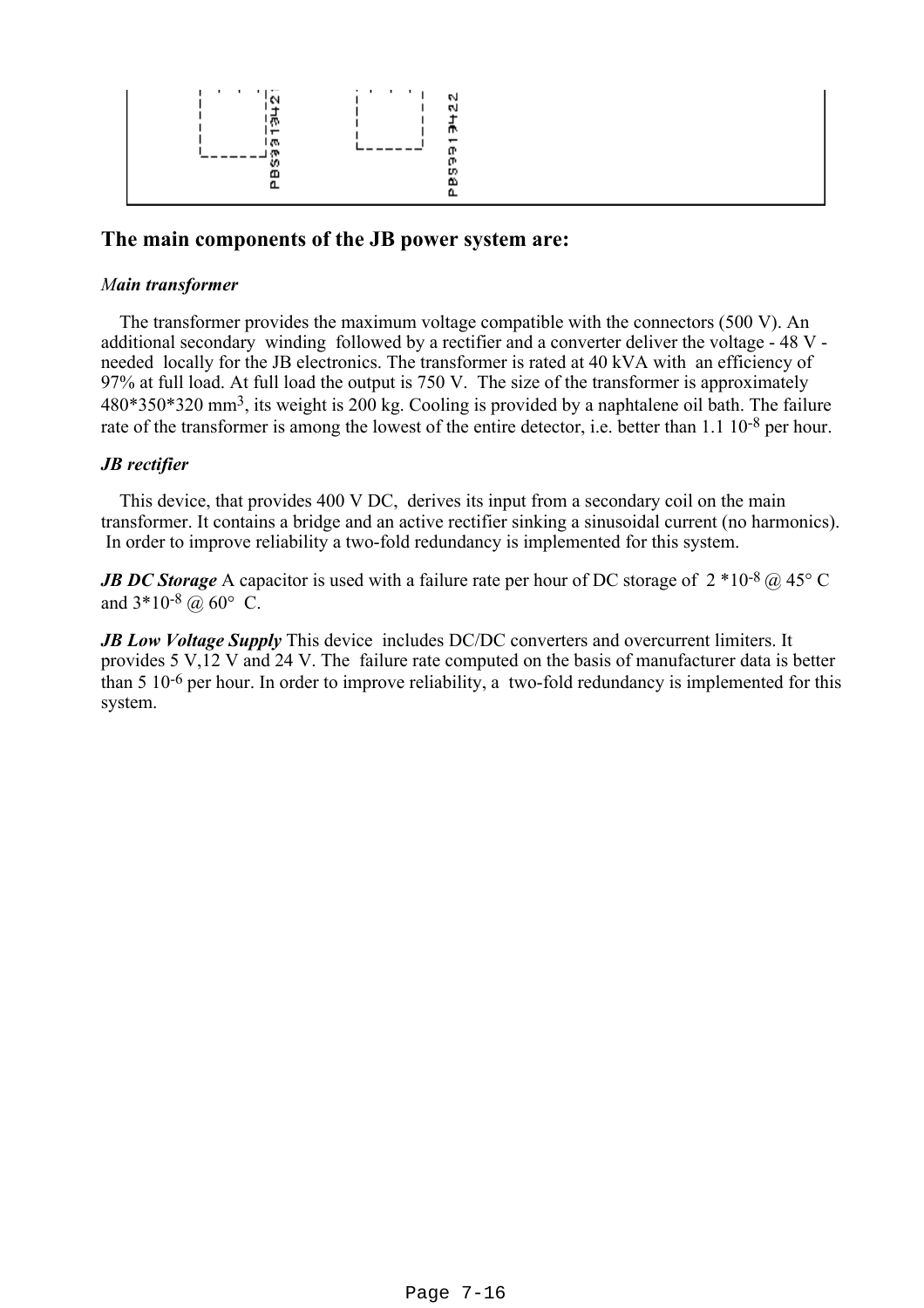# <span id="page-16-0"></span>**Power in SPM, EMC and LCM**

 The [String Power Module \(SPM\)](file:///Z|/TDR/Olivetto/SPMobjects.html) at the bottom of each line, receives power from the JB and distributes it to the LCM. It is described in a dedicated page that is printed with the Electronics section.

 The voltage drop at the JB output with full load is 24%. In order to have nearly the same voltage on all the SPM inputs, the voltage drop on the [Interconnecting Link](file:///Z|/TDR/Mechanics/Interconnectinglink.html) cable should not exceed 4%. The same holds for the vertical Electro-Mechanical Cable ([EMC\)](file:///Z|/TDR/Mechanics/EMC.html), the backbone of a line. The power system is specified for a 1800 W maximum load per line.

 The voltage at the output of the SPM has been chosen to match the LCM converter range: 250-415 V (425 V for less than one second). This range is reduced by the voltage drop (not exceeding 4 %) in the EMC. Taking a 10 V safety margin both ways, the voltage at the output is 326 V with full load and 415 V at no load (a partial drop compensation is provided for by the SPM).

 The Electro Mechanical Cable contains one individual wire per sector and three return wires. This arrangement allows one to switch off a sector in case of cable damage or a LCM flood. A special wiring diagram is used in order to enhance the efficiency of power transmission.

 The input voltage of the power converter in the LCM varies between 315 and 425 depending on the load of the [SPM.](file:///Z|/TDR/Olivetto/SPMobjects.html)

 In order to safeguard against possible short-duration overvoltage due to electromagnetic interference (e.g. when a LCM is stored on the quay prior to launching), inductive effects, power-load changes and feedback-loop interference (due to the common return wires in the EMC), a device is implemented in the LCM to dissipate half the nominal power of the LCM, if the voltage approaches the maximally allowed level.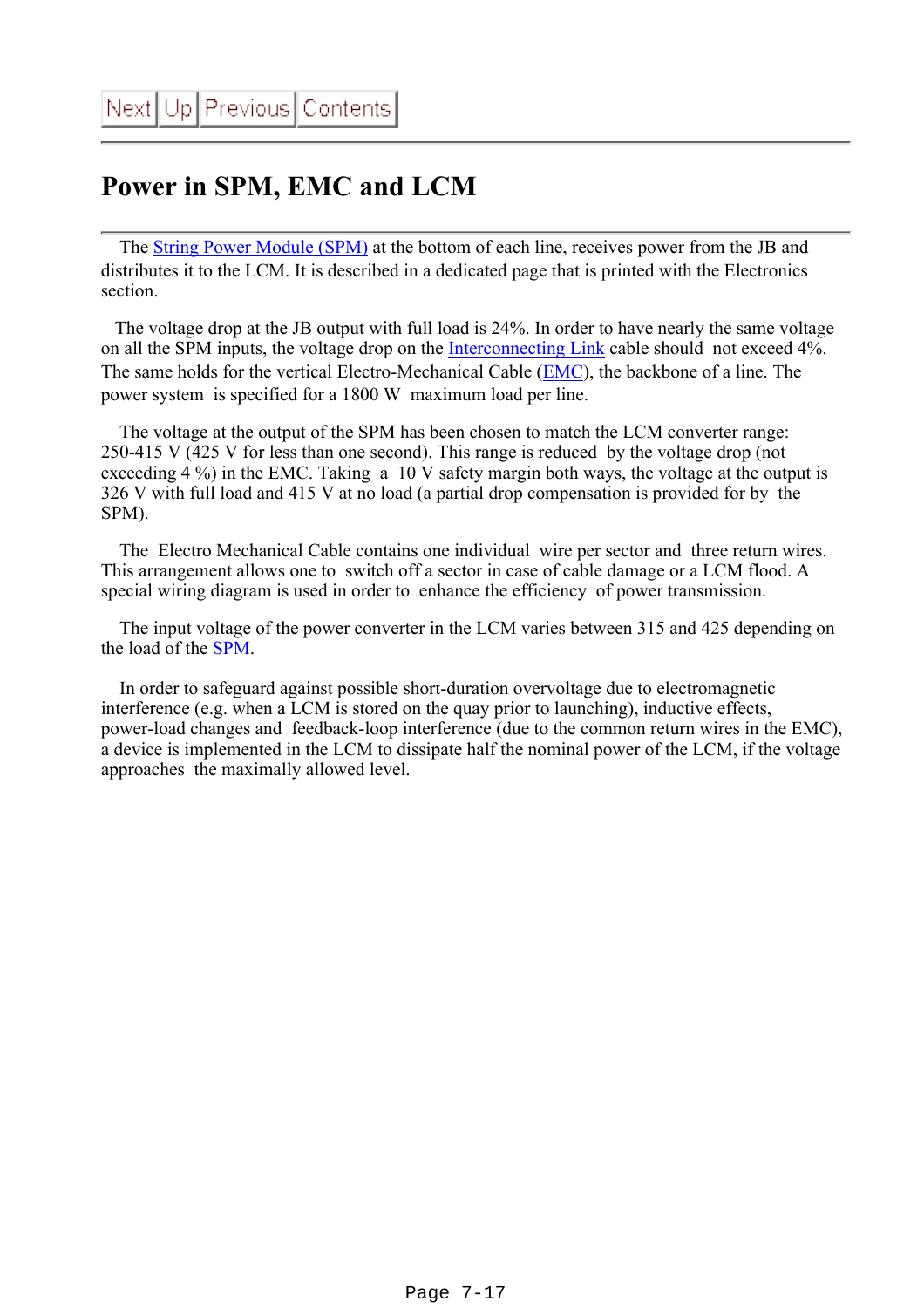## <span id="page-17-0"></span>**Pre and post-immersion tests**

 The shore power supply, the JB and at least one SPM will be tested together before the MEOC laying.

 The MEOC will be replaced by discrete components to simulate its resistance, capacitance and inductance. For a 50 km long cable, these values are 50 ohms, 26 mH and 9 microfarads, respectively.

The sea return will also be simulated by discrete components.

 The final connection procedure will be rehearsed using a cable termination mounted on a 80 m long cable segment with a 1000 kg dead weight attached:

- A dragging tail will be fixed close to the cable termination by means of the stress relief 1. device in the same way as for the real operation.
- 2. The segment, weight and tail will be immersed to a depth of 400 m.
- 3. The tail will then be hauled onboard .
- 4. The MEOC will be connected the pre-Junction Box.
- 5. After this operation, the terminated cable segment will undergo hyperbaric tests on shore.

#### **Full-power tests**

 The cable cannot (because of thermal limitations, absence of the return electrode and safety reasons) withstand full power before it is positioned on the sea bottom. Such a test would anyway not be meaningful because the main risks suffered by the cable are from the laying operation itself. The full power tests will be conducted at the time that the JB is connected to the cable. We will also connect to the JB as many Interconnecting Link cables as needed to fully load the JB. This means that the JB outputs will be used to pass more power than in normal conditions but still within the manufacturer's specifications. The outputs will be tested in sequence (possibly some at the same time) for optical and electrical performance.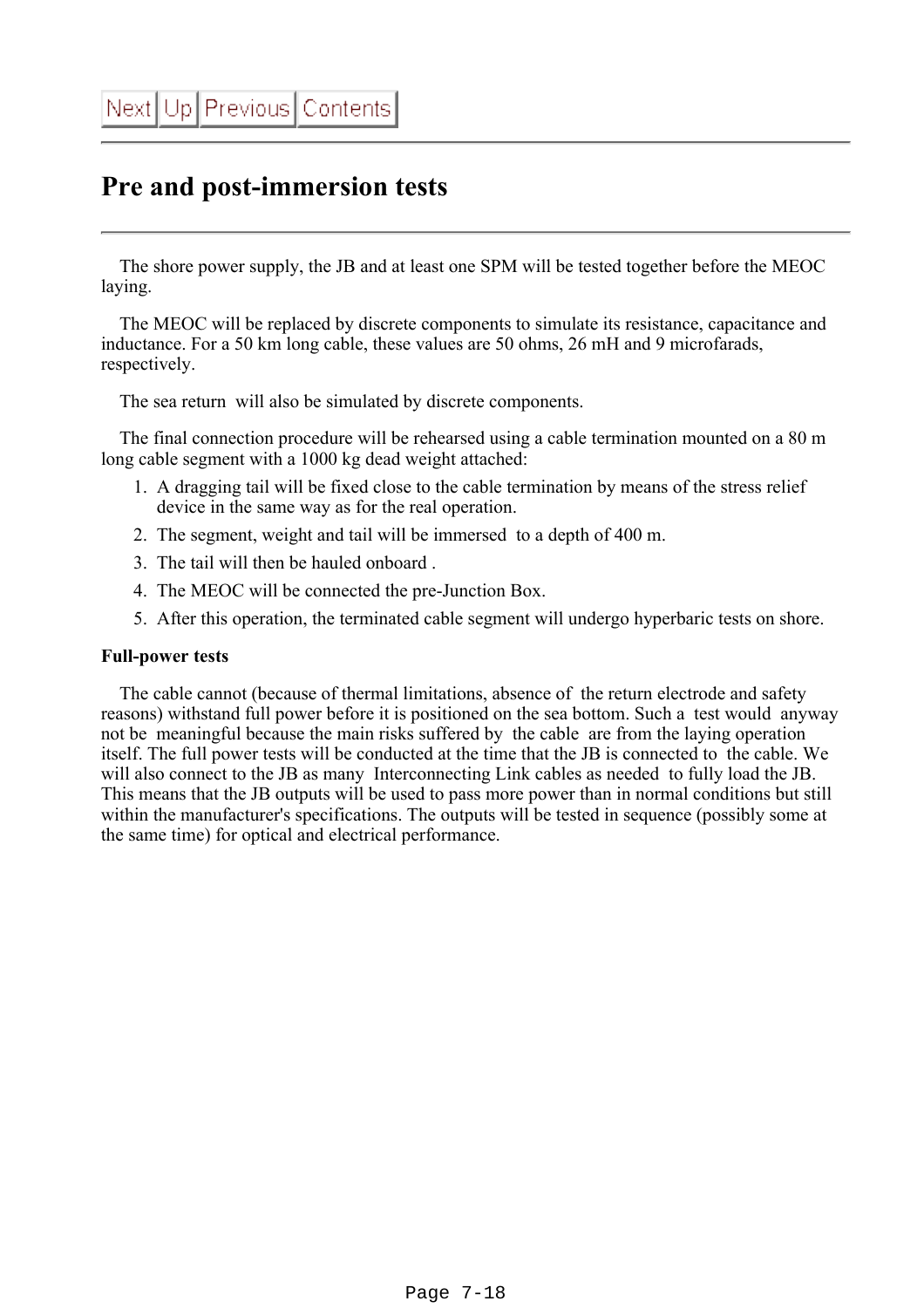### <span id="page-18-0"></span>**Power ON/ power OFF procedures and overcurrent protection**

#### **Power-on and power-off procedures** are as follows:

- 1. The cable voltage is increased gradually under Slow Control command.
- 2. When the JB secondary voltage reaches V1hi(\*), the local power supply is activated. This amounts to less than 4% of the total possible load. The local power supply has an hysteresis so that it will continue to operate even if the voltage goes down to V1low.
- When the voltage received at the SPM reaches V2hi, the SPM power supply is activated. 3. There is a prescribed variance among the V2hi values from one SPM to another SPM so the SPM power supplies are activated in sequence. At this time, the supply only feeds the SPM Slow Control. Each SPM Slow Control represents less than 1% of the total possible load. The SPM power supply has an hysteresis - so even if the voltage goes down to V2low, the supply continues to operate correctly.
- When the voltage reaches Vnlow, all the Slow Control functions are in operation. Each 4. sector is now under command of SC. Each sector represents less than 2% of the total possible load. Slow Control is responsible for sequencing the powering up (or down) of each sector. For this, the shore Slow Control must check that the JB voltage is within Vnlow and Vnhi and possibly adjust it.

(\*)  $V1_{low}$  < V1hi < V2low < V2hi ; V2low < Vn low < Vnom < Vn hi Precise values will be assessed (not critical).

#### **Overcurrent Protection**

 Shorts can occur if an output is damaged or if a SPM is flooded. The worst case is when the short occurs close to the JB. The current is limited by the combination of the MEOC inductance, the transformer short current until the thermo-magnetic circuit breaker trips. When the short is removed, the charge stored in the main cable is transferred in the holdup capacitors with a current, limited by the Metal Oxyde Varistances. In case of a "weak" short (the default-current value is not very important) the magnetic breaker does not trip, but the thermal breaker does. In case of an abrupt switching-off of all the loads, the voltage rises in the worst case to a value below the allowed maximum in the various relevant elements of the system. The shore power supply is automatically switched off for an amount of time needed for all components to reach a quiescent state (e.g. the transformer temperature).

 The overcurrent protection system from the shore station up to and including the LCM power converter is organised as follows:

- At the shore station, the available power is limited. A sensor with a 20 A threshold switches off power should an over-threshold value persist for more than one cycle of 50 Hz.
- A thermo-magnetic circuit breaker is mounted on each of the 16 output channels of the JB. These breakers are designed to disconnect JB outputs when a short or other failure occurs downstream, or when commanded by the slow control system.

 The circuit breakers must sustain the short-circuit current during the MEOC discharge time of 0.9 ms and the subsequent power delivered by the main supply (200 A behind the transformer for 2 ms). They are *not* designed to

• be remotely closed or opened with full load present (downstream electronics must be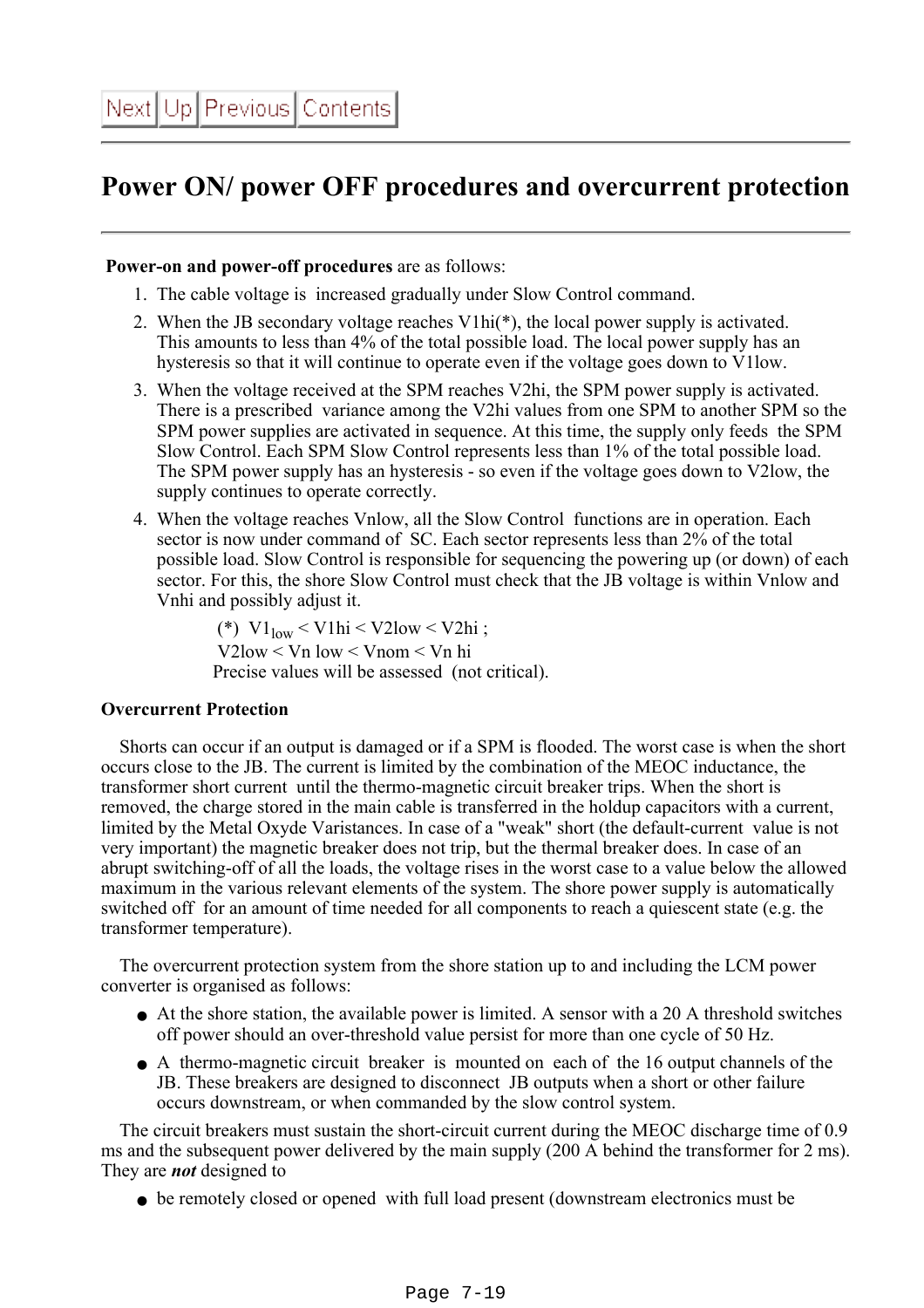powered down first).

• be closed or opened more than 100 times.

Remote resetable breakers or switches (breaker plus open/close feature) will be used.

In the SPM, the input is protected with a 3.15 A fuse. The outputs of the SPM are monitored and can be actuated by SC. In the LCM, the input of the power box will be protected by a voltage limiter and a fuse.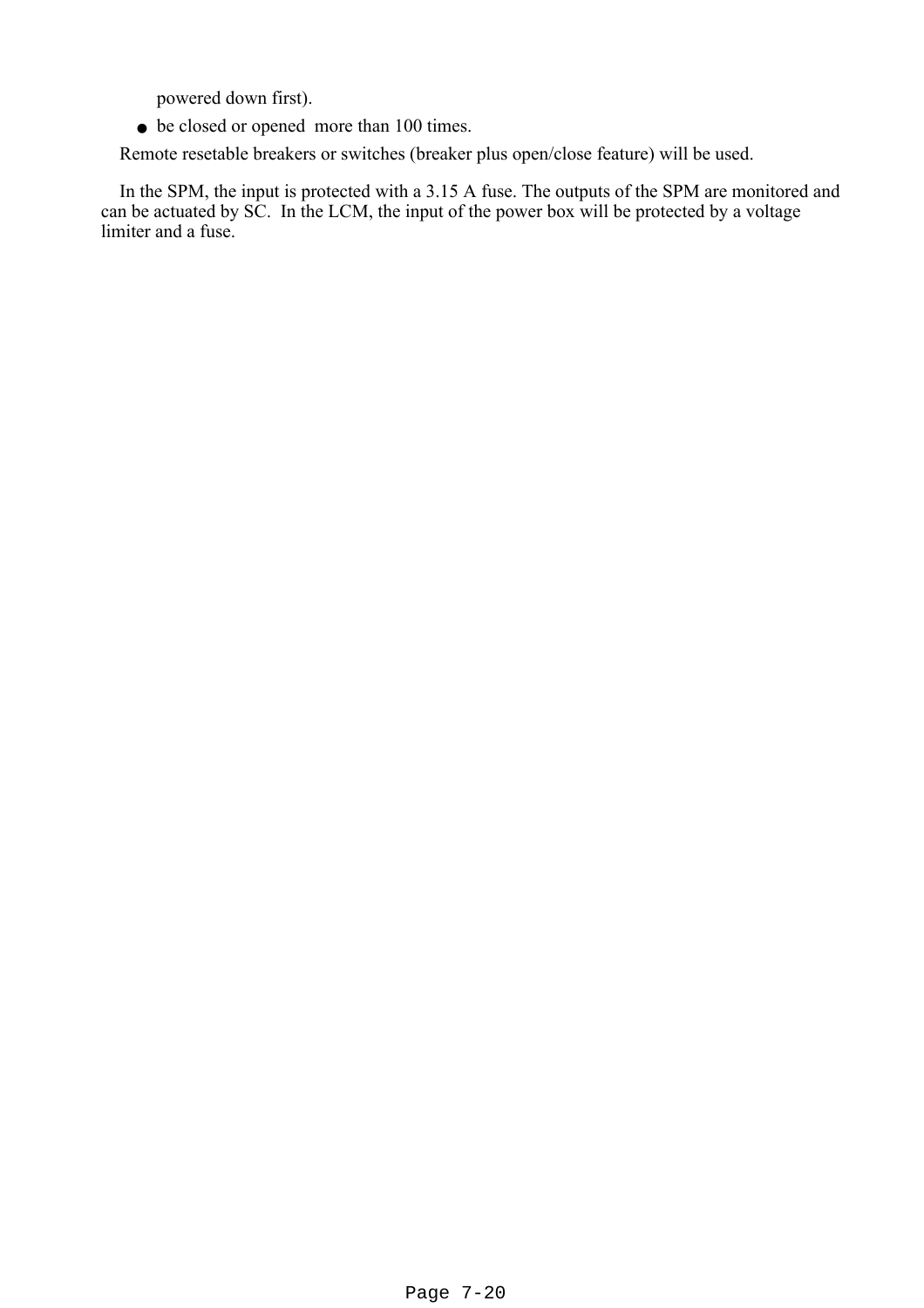# <span id="page-20-0"></span>**ANNEX: Reliability of the Electrical Power System**

 A functional analysis of the electric power system (EPS) has been performed in reference 1. With the help of a FMECA analysis, the initial design concepts were modified such that reliability was substantially improved. An upper limit of the failure probability of all components contributing to essential functions was established, based on data provided by the manufacturer of components. Since the part of the EPS on-shore is accessible, the calculation of failure probability is most pertinent where the sea-borne parts (MEOC and JB) are concerned.

 The reliability of mechanical functions, in particular the water-tightness of penetrators, connectors and O-rings was not taken into account in the analysis for lack of quantitative data of MTBF for these components. The analysis demonstrates that the cumulative failure probability is essentially the sum of individual component failure probabilities. The key result of the current reliability analysis is, in summary: **a smaller than 3% probability of failure in the lifetime of 10 years.**

Several entries of the reliability calculation are shown in the tables displayed below.

| NODE         | Failure Probability in 10 years $(\% )$ | Replacement cost |
|--------------|-----------------------------------------|------------------|
| MEOC         | 04                                      | hıgh             |
| Junction Box |                                         | high             |

| <b>JUNCTION BOX</b>                              | Failure probability in 10<br>years $(\% )$ | Replacement delay<br>$(week)$ ** |
|--------------------------------------------------|--------------------------------------------|----------------------------------|
| Container leak                                   | Not known                                  | 16                               |
| Transformer including cabling                    |                                            | 16                               |
| Feed-through short                               | $<$ 1                                      | 12                               |
| Sea-return electrode                             |                                            | 20                               |
| MEOC - discharge switch system remaining<br>open | $<$ 1                                      | 12                               |
| Common Cabling                                   |                                            |                                  |

\*\*Data apply from the moment a ship is available and weather permitting.

| Node in Junction Box                         | Failure prob. in<br>10 years $(\% )$ | Replacement delay<br>(week) | <b>Effects</b>                                               |
|----------------------------------------------|--------------------------------------|-----------------------------|--------------------------------------------------------------|
| Low voltage supply                           | 2.6                                  | 12                          | no breaker reset,<br>no sensor measurement,<br>no JB trigger |
| Oil in electronics<br>compartment            | $\leq$ ]                             | 16                          | in worst case: the same $(*)$                                |
| MEOC discharge<br>switch<br>closed<br>system | 10                                   |                             | no EOC insulation<br>measurement                             |
| Trigger Box                                  | not known                            | 16                          | no JB trigger                                                |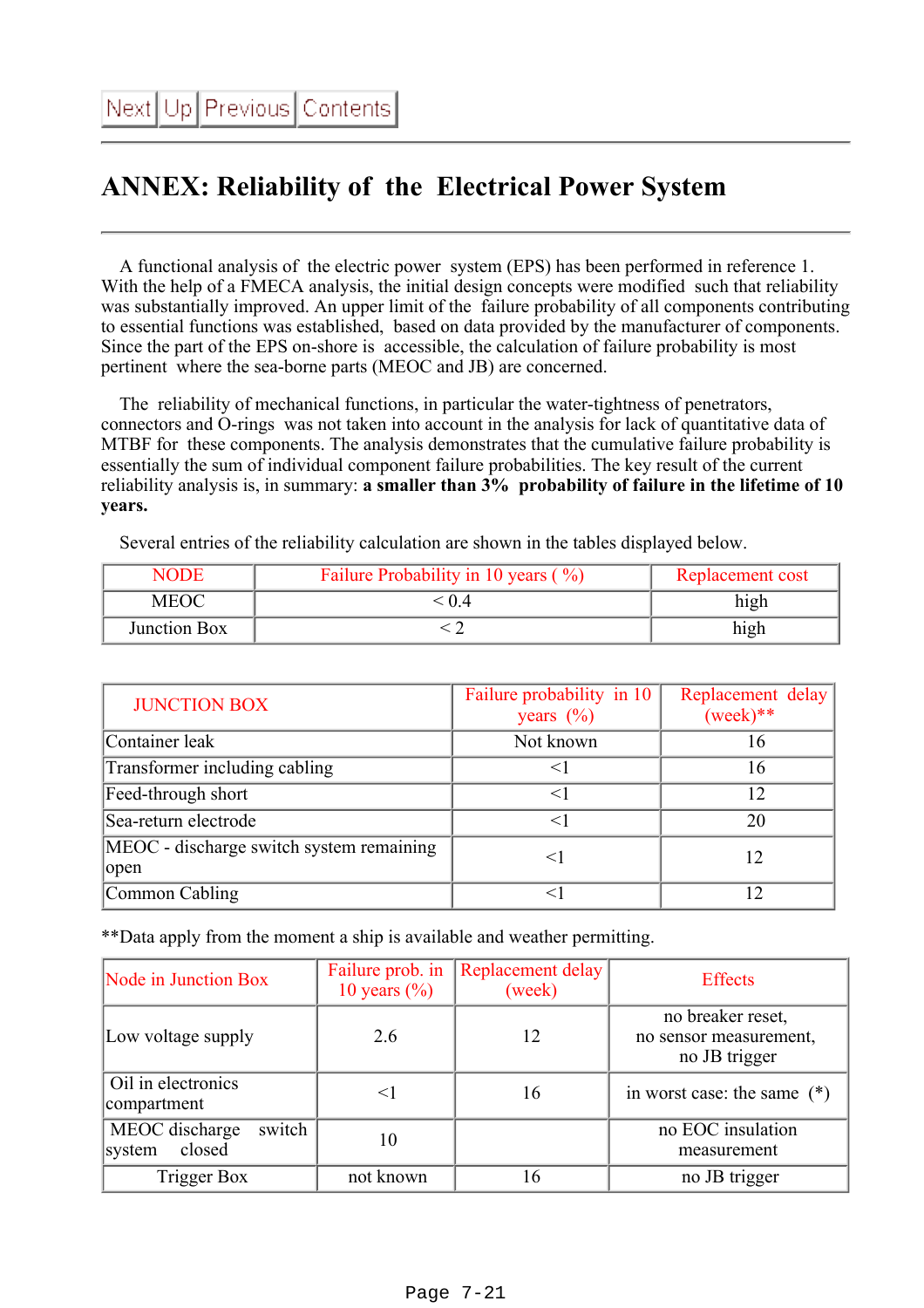### **List of references**

- [1] D2-OEC-1003/D A.Calzas
- For further details of the reliability analysis, cf technical note **[3ENE0105](file:///Z|/TDR/documents/3ENE_01_05A.pdf)**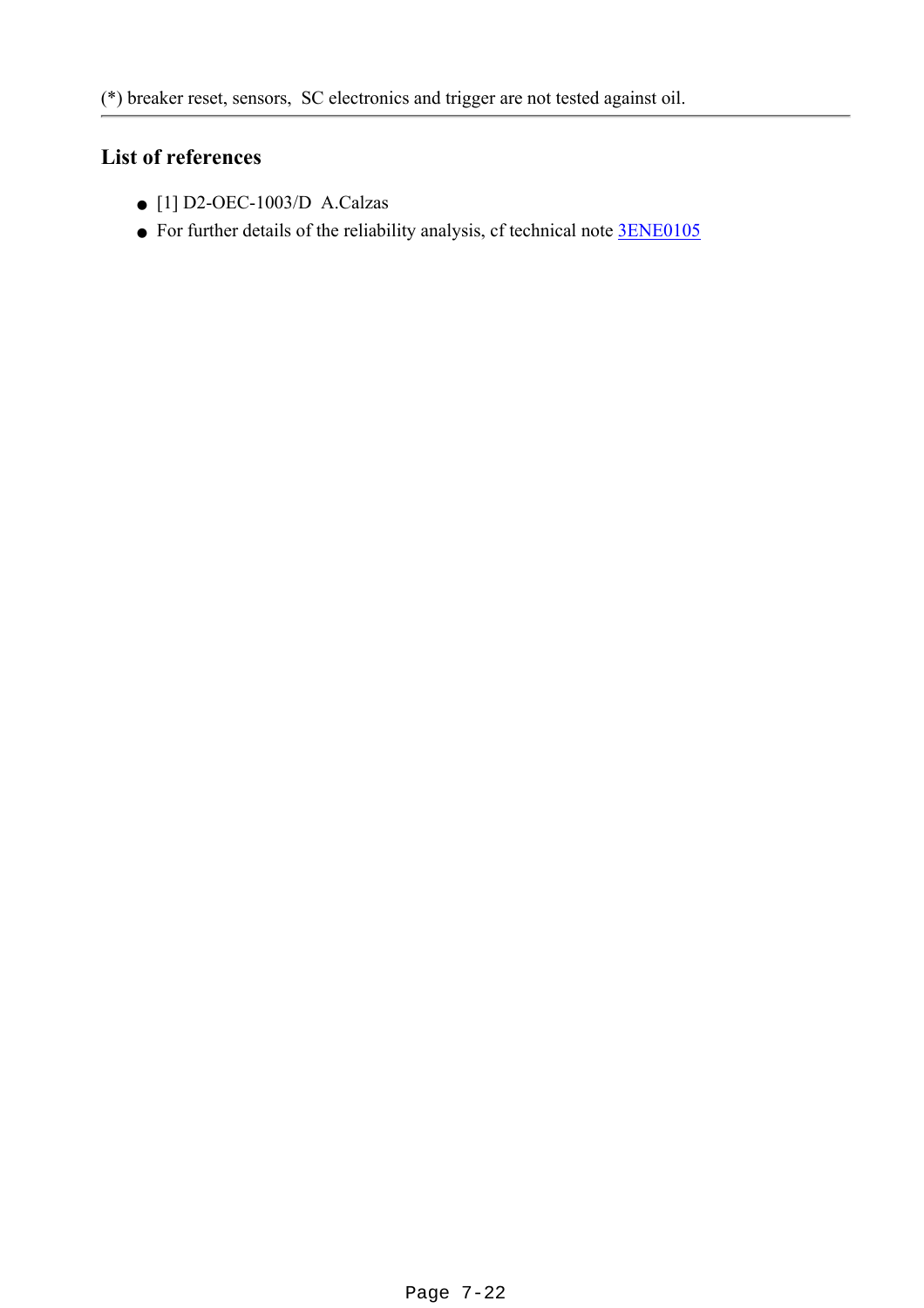# **Power objects**

# **PBS 6.\***

#### <span id="page-22-0"></span>**PBS6.1 [Power Hut](#page-2-0)** ●

| PBS6.1.1   | 55kVA Power Supply           |
|------------|------------------------------|
| PBS6.1.1.1 | Tri/mono converter           |
| PBS6.1.1.2 | Variable voltage transformer |
| PBS6.1.2   | 20 kVA self                  |
| PBS6.1.3   | Hut (building)               |
| PBS6.1.4   | Cable and optical platine    |
| PBS6.1.5   | Electrodes                   |
| PBS6.1.6   | Shore power cupboard         |
| PBS6.1.7   | Remote control cupboard      |
| PBS6.1.8   | Slow Control node            |

### ● **PBS6.2 [Shore station](#page-2-0)**

#### **• PBS6.3** Link from shore to sea

| PBS6.3.1          | Main ElectroOptical Cable (MEOC) |
|-------------------|----------------------------------|
| PBS6.3.2          | Terminations                     |
| PBS6.3.2.1        | Shore termination                |
| <i>PBS6.3.2.2</i> | Sea termination                  |
| PBS6.3.2.3        | Stress relief device             |
| PBS6.3.2.4        | Link for tests (50m with plug)   |

#### **• PBS6.3** Link from shore to sea

| PBS6.3.1   | <b>Main ElectroOptical Cable (MEOC)</b> |
|------------|-----------------------------------------|
| PBS6.3.2   | Terminations                            |
| PBS6.3.2.1 | Shore termination                       |
| PBS6.3.2.2 | Sea termination                         |
| PBS6.3.2.3 | Stress relief device                    |
| PBS6.3.2.4 | Link for tests $(50m$ with plug)        |

● **PBS6.4: [Junction Box \(Power part\)](#page-13-0)**